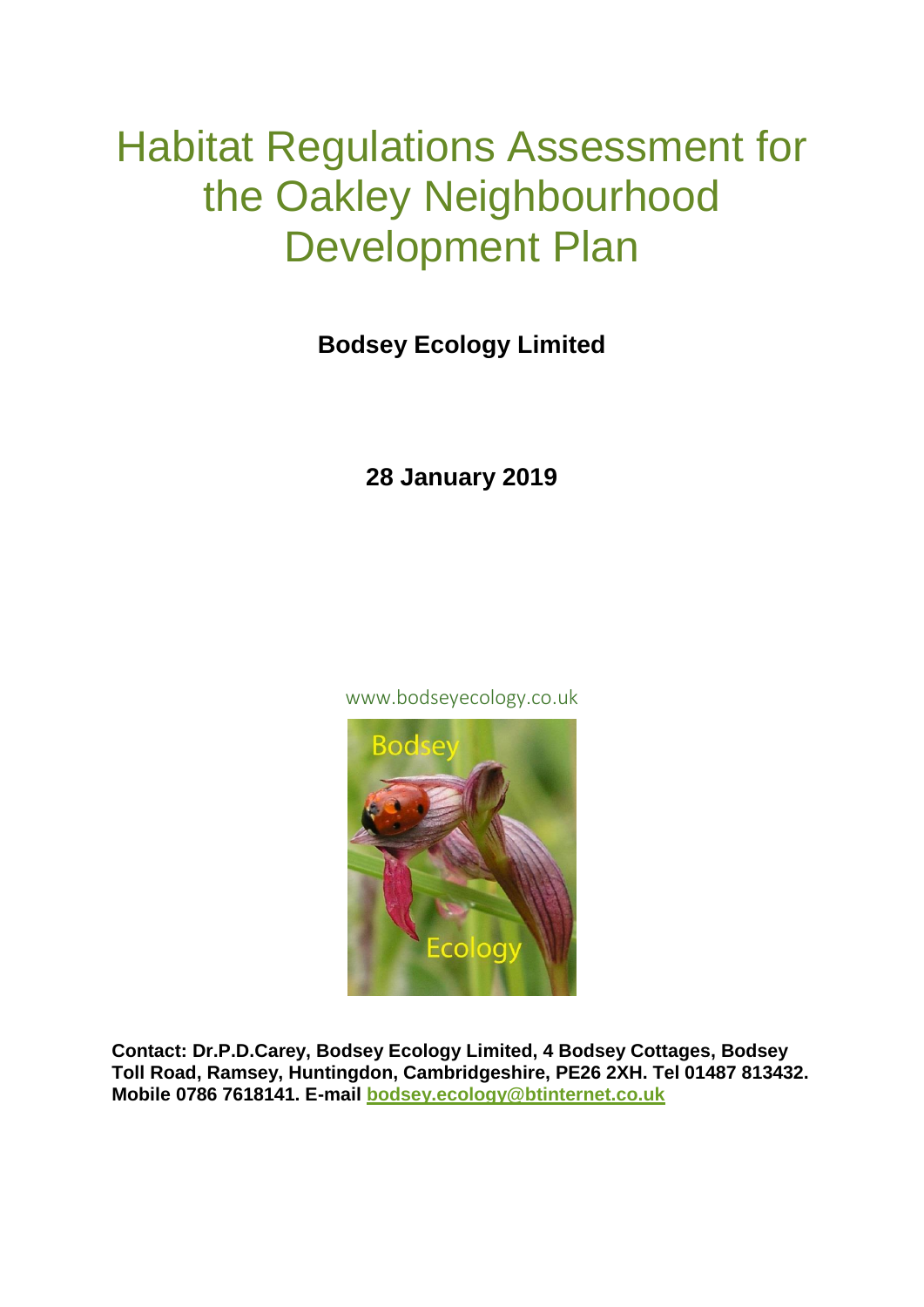

Oakley Neighbourhood Development Plan – Habitats Regulations Assessment 2019

Issue 1 – Draft Report on August 2018 Draft Oakley Neighbourhood Development Plan (28th January 2019)

Prepared by: Pete Carey

Date: 28 January 2019

Disclaimer:

This report has been prepared by Bodsey Ecology Limited with all reasonable skill, care and diligence, and taking account of the resources allocated to it by the client. This report is confidential to the client, and Bodsey Ecology Limited accepts no responsibility whatsoever to third parties to whom this report, or any part therof, is made known, unless formally agreed by Bodsey Ecology Limited beforehand. Any such party relies upon the report at their own risk. Bodsey Ecology Limited disclaims any responsibility to the client and others in respect of any matters outside the agreed scope of the work.

Lary

Director: Bodsey Ecology Limited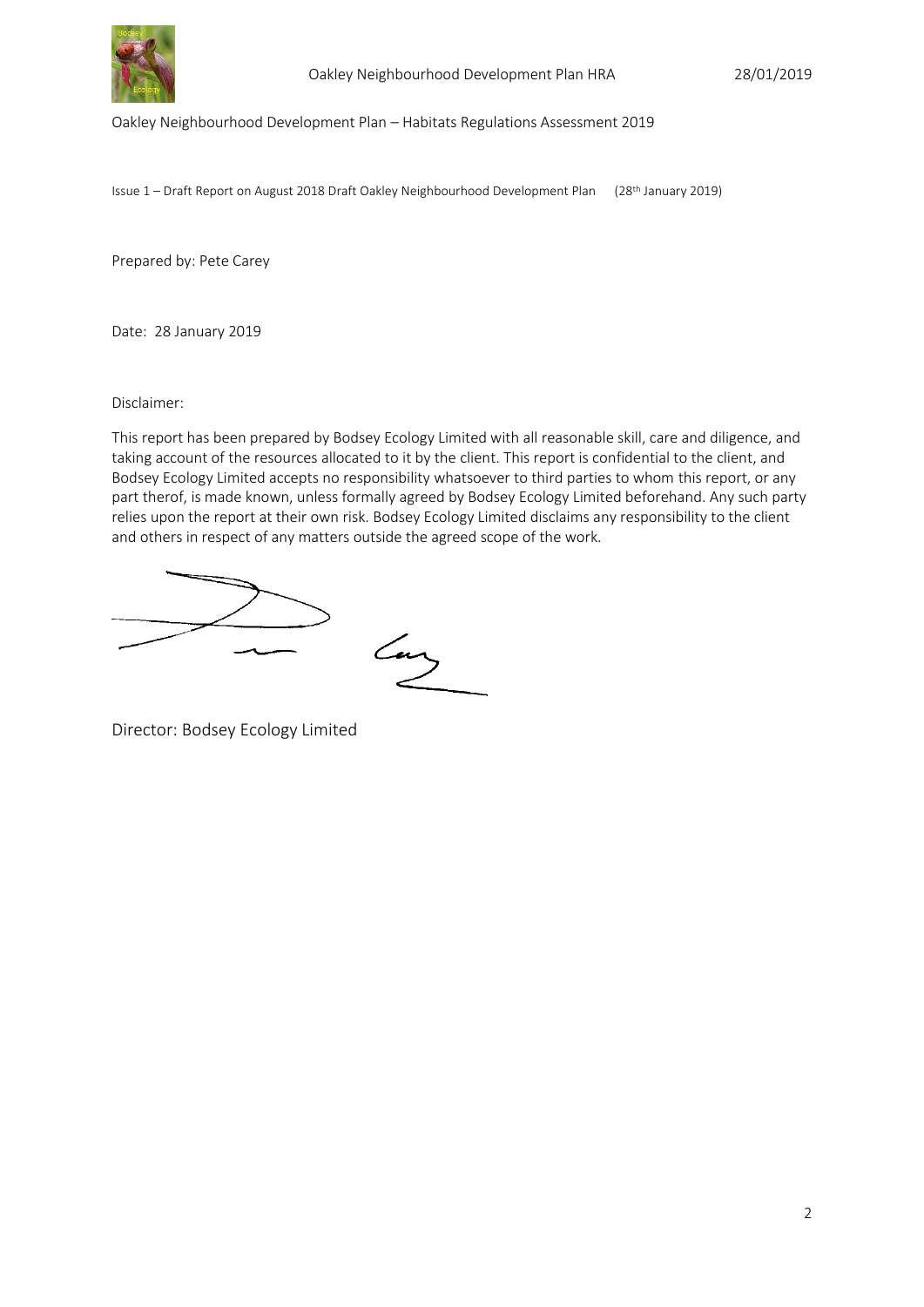

## **TABLE OF CONTENTS**

| 1  |                                                                                                      |
|----|------------------------------------------------------------------------------------------------------|
| 2  |                                                                                                      |
| 3  |                                                                                                      |
| 4  |                                                                                                      |
|    | 4.1                                                                                                  |
| 5  |                                                                                                      |
| 6  |                                                                                                      |
| 7  |                                                                                                      |
| 8  |                                                                                                      |
| 9  |                                                                                                      |
| 10 |                                                                                                      |
|    |                                                                                                      |
|    | European Site Conservation Objectives for Portholme Special Area of Conservation Site Code:          |
|    | European Site Conservation Objectives for Ouse Washes Special Area of Conservation Site Code:        |
|    | European Site Conservation Objectives for Ouse Washes Special Protection Area Site Code: UK9008041   |
|    | European Site Conservation Objectives for The Wash and North Norfolk Coast Special Area of           |
|    | European Site Conservation Objectives for The Wash Special Protection Area Site Code: UK900802116    |
|    | European Site Conservation Objectives for Eversden and Wimpole Woods Special Area of Conservation    |
|    | European Site Conservation Objectives for Upper Nene Valley Gravel Pits Special Protection Area Site |
|    | European Site Conservation Objectives for Nene Washes Special Protection Area Site Code: UK9008031   |
|    | European Site Conservation Objectives for Chilterns Beechwoods Special Area of Conservation Site     |
|    |                                                                                                      |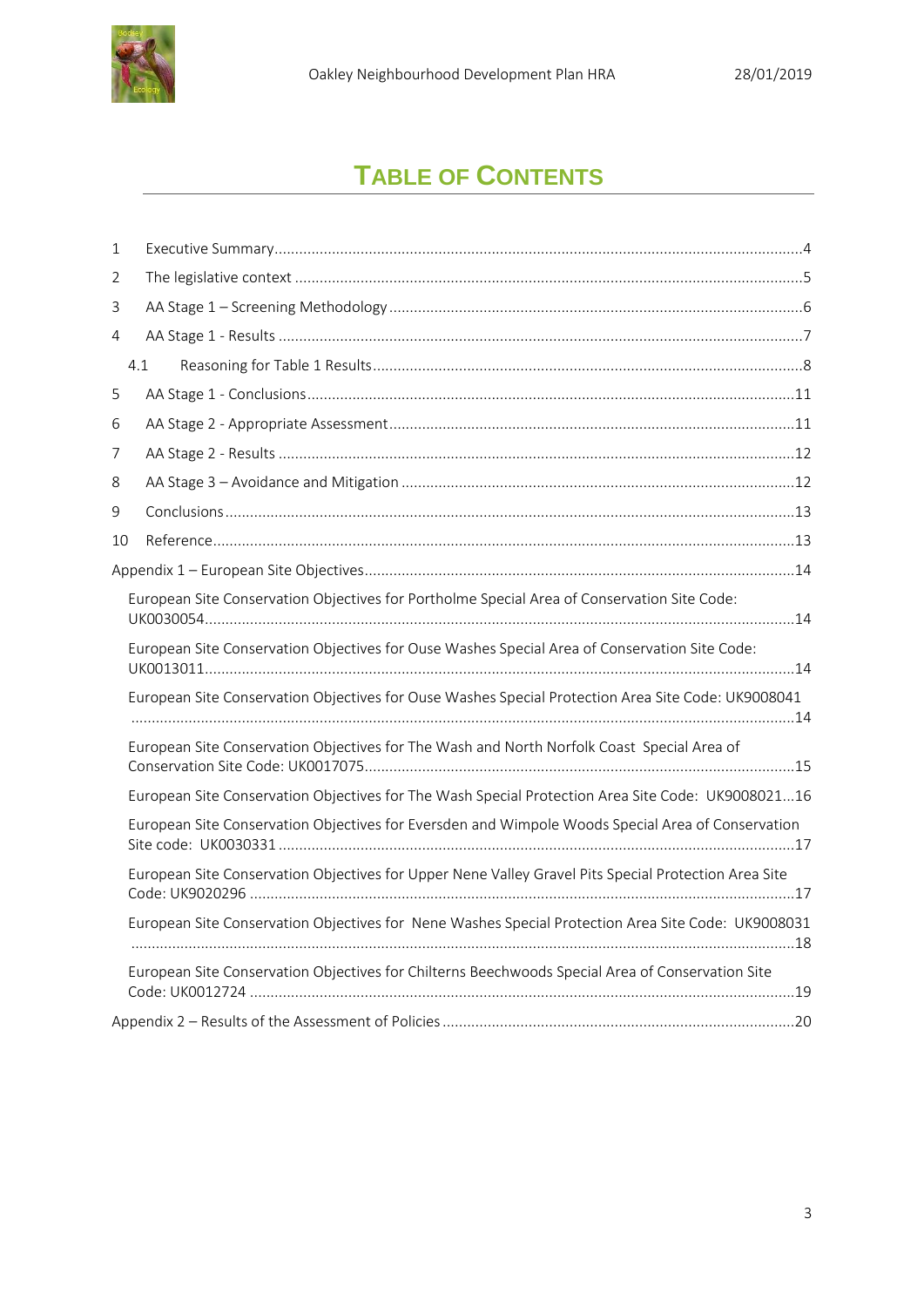

## <span id="page-3-0"></span>**1 EXECUTIVE SUMMARY**

- 1.1.1 The Conservation of Habitats and Species Regulations 2017 [the Habitats Regulations] require that Habitats Regulation Assessment (HRA) is applied to all statutory land use plans in England and Wales. HRA is achieved by carrying out an Appropriate Assessment.
- 1.1.2 Neighbourhood plans are nested within Local Plans. A HRA must determine whether significant effects on a European site can be ruled out on the basis of objective information and best scientific knowledge.
- 1.1.3 Appropriate Assessment for any development plan is a three stage process: screening, appropriate assessment itself that identifies whether the integrity of European sites could be compromised; and alternative solutions that include avoidance and mitigation measures. Until a ruling by the European Court of justice in 2018 it was assumed that existing planned mitigation measures against likely significant effects to European sites could allow those European sites to be 'screened out' at the first stage of the appropriate assessment process. The "People Over Wind" ruling has changed that assumption. It is no longer possible to screen out predicted adverse impacts on European sites where they are avoided or mitigated against without appropriate assessment. It is possible to screen out threats that are neither likely nor significant during the screening stage. HRA allows for a fourth stage that only applies in cases where adverse impacts are predicted even after alternative solutions have been tried and where there are imperative reasons of overriding national interest that the project should go ahead. It would be extremely unlikely that a Neighbourhood Plan could ever reach this fourth stage.
- 1.1.4 The HRA for the Bedford Borough Local Plan to 2030 (Bodsey Ecology, 2018) identified likely significant effects on two European sites, The Ouse Washes (SAC/SPA/Ramsar) and Portholme (SAC), downstream of Bedford. Although the policies within the Local Plan should protect the European sites if followed, detail was not available from the emerging Neighbourhood Plans to confirm this for all developments. Further screening of the Neighbourhood Plans will ensure that there were no unforeseen likely significant effects whilst undertaking the HRA for the Bedford Borough Local Plan to 2030. The HRA of Neighbourhood Plans will also ensure that they all avoid or mitigate against likely significant effects identified in the Bedford Borough Local Plan to 2030. The HRA for the Neighbourhood Plans are also necessary because the Bedford Borough Local Plan to 2030 has yet to be adopted and the policies within it are not yet in force.
- 1.1.5 Screening of the Oakley Neighbourhood Development Plan identified the same likely significant effects on the two European sites as the Bedford Borough Local Plan to 2030 but at a reduced scale. Appropriate assessment (AA Stage 2) showed that the policies of the Oakley Neighbourhood Development Plan (draft September 2018) offer protection to the European sites although they do not mention them specifically. Rewording of the policies to include the European sites would ensure avoidance or mitigation against the likely significant effects and their subsequent adverse impact on the qualifying features and site integrity.
- 1.1.6 This HRA has to assume that water quantity and quality in the River Great Ouse will not be compromised because the future strategic plans of Anglian Water will prevent this from happening. The safeguard that these future plans will protect the River Great Ouse and consequently the European sites along it is that those plans will have their own HRA. The Oakley Neighbourhood Plan (draft September 2018) recognises this issue but not in relation to the European sites.
- 1.1.7 This HRA concludes that the Oakley Neighbourhood Development Plan can proceed as it will not have adverse impacts on any European sites, the qualifying features and/or the integrity of those sites itself or in combination with other plans that have currently been adopted.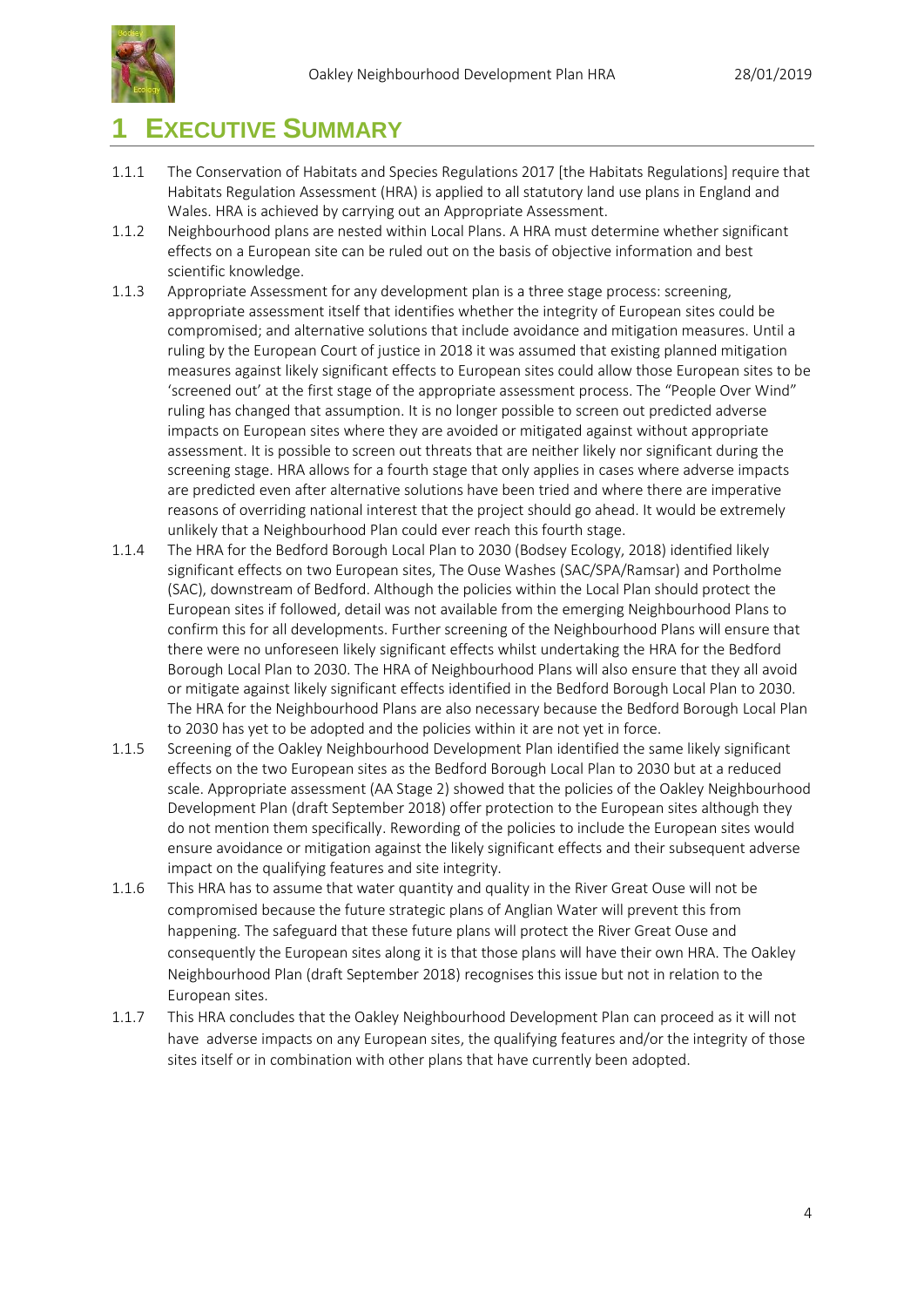

## <span id="page-4-0"></span>**2 THE LEGISLATIVE CONTEXT**

2.1.1 The National Policy Planning Framework (July 2018[\)](#page-4-1)<sup>1</sup> (NPPF) states that to protect and enhance biodiversity and geodiversity, plans should:

a) Identify, map and safeguard components of local wildlife-rich habitats and wider ecological networks, including the hierarchy of international, national and locally designated sites of importance for biodiversity; wildlife corridors and stepping stones that connect them; and areas identified by national and local partnerships for habitat management, enhancement, restoration or creation; and

b) promote the conservation, restoration and enhancement of priority habitats, ecological networks and the protection and recovery of priority species; and identify and pursue opportunities for securing measurable net gains for biodiversity.

- 2.1.2 In addition to the requirements of the NPPF, the Conservation of Habitats and Species Regulations 2017 [the Habitats Regulations] require that Habitats Regulation Assessment (HRA) is applied to all statutory land use plans in England and Wales, including Neighbourhood Plans.
- 2.1.3 The Habitats Regulations transpose the requirements of the European Directive (92/43/EEC) on the Conservation of Natural Habitats and Wild Flora and Fauna [The Habitats Directive] which aims to protect the habitats and species of European nature conservation importance. The Directive establishes a network of internationally important sites designated for their ecological status. These are referred to as Natura 2000 sites or European sites, and comprise Special Areas of Conservation (SACs) and Special Protection Areas (SPAs) which are designated under European Directive (2009/147/EC) on the conservation of wild birds [the Birds Directive].
- 2.1.4 The aim of the HRA process is to assess the potential effects arising from a plan against the conservation objectives of any European site designated for its nature conservation importance.
- <span id="page-4-1"></span>2.1.5 SACs and SPAs were included as designations referred to in the NPPF (paragraph 2.11 above). In addition, the NPPF<sup>1</sup> also requires that Ramsar sites (which support internationally important wetland habitats and are listed under the Convention on Wetlands of International Importance [Ramsar Convention]) are included within the HRA process as required by the Regulations.
- 2.1.6 The Parish Council, as the 'plan-making' or 'relevant competent' authority, must before the plan is given effect, make a HRA through Appropriate Assessment (AA) of the implications for the site in view of that site's conservation objectives where (a) the plan is likely to have a significant effect on a European site or a European offshore marine site (either alone or in combination with other plans or projects), and (b) is not directly connected with or necessary to the management of the site (Paragraph102 of the Habitats Regulations 2017).
- 2.1.7 The process of HRA is based on the precautionary principle and evidence should be presented to allow a determination of whether the impacts of a land‐use plan, when considered in combination with the effects of other plans and projects against the conservation objectives of a European site; would adversely affect the integrity of that site. Where effects are considered uncertain, the potential for adverse impacts should be assumed. Whether those effects reach a threshold where they can be considered 'significant' has to be interpreted using objective information and best ecological knowledge. Neighbourhood plans are nested within Local Plans. HRA identifies whether a plan is likely to have a significant effect on the integrity of a European site's conservation objectives because it may adversely impact the qualifying features listed , either alone or in combination with other plans or projects. This assessment must determine whether significant effects on a European site can be ruled out on the basis of objective information<sup>2</sup>. Neighbourhood Plans must therefore be considered in combination with the Bedford Borough Local Plan to 2030.
- 2.1.8 It is important to recognise that this HRA deals exclusively with the requirements of the Habitats Regulations 2017, which in turn are concerned only with sites designated for their importance at

-

<sup>1</sup>https://assets.publishing.service.gov.uk/government/uploads/system/uploads/attachment\_data/file/740441/N ational Planning Policy Framework web accessible version.pdf

<sup>2</sup> https://www.gov.uk/guidance/strategic-environmental-assessment-and-sustainability-

appraisal#neighbourhood-plan-require-sustainability-appraisal

Paragraph: 047 Reference ID: 11-046-20150209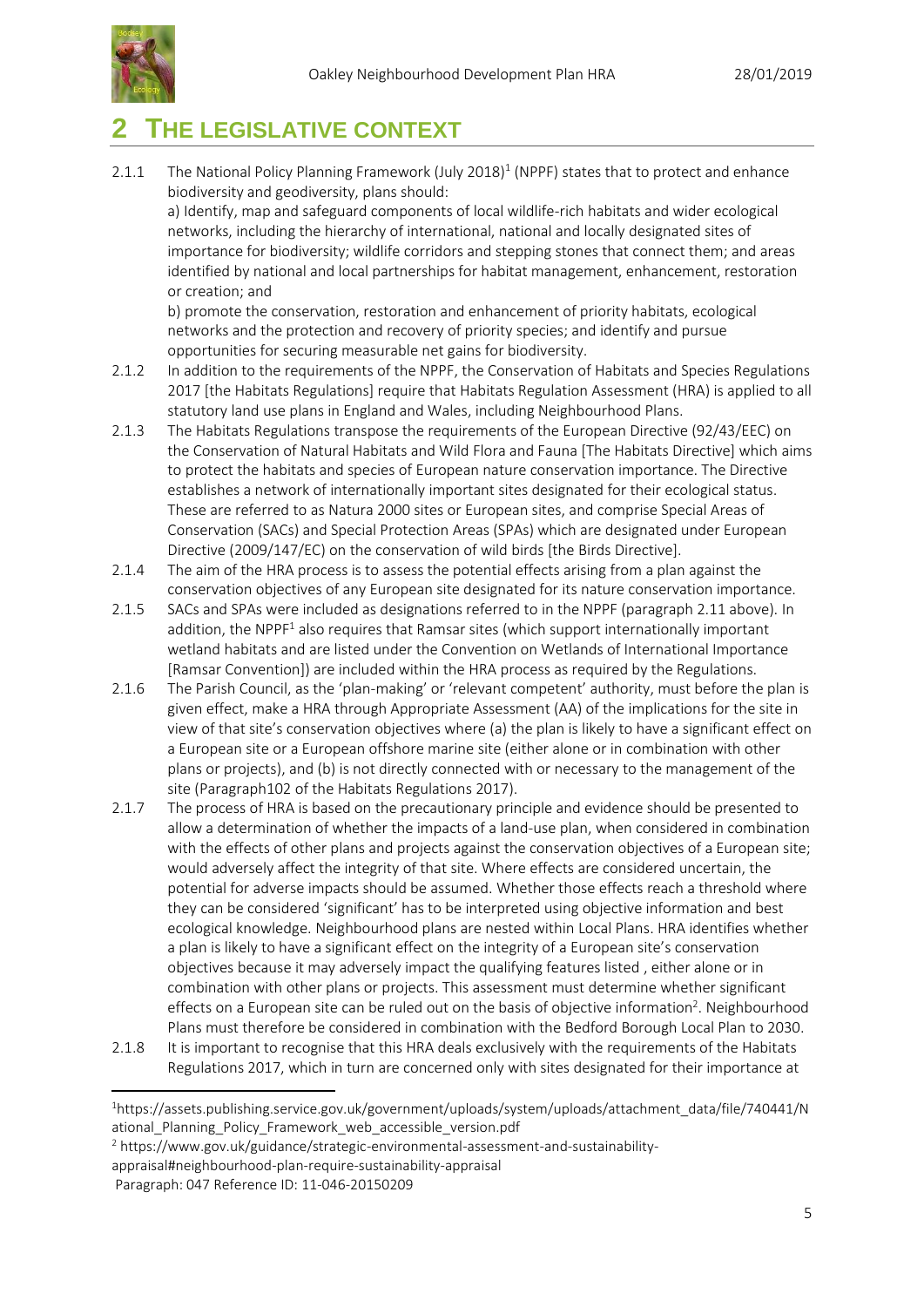

the European level. It is not a comprehensive review of interactions of the Bedford Borough Local Plan to 2030 with biodiversity and important components such as SSSIs, Local Wildlife Sites, Green Infrastructure and Protected Species and Habitats of Principal Importance that are included within the Sustainability Appraisal for that plan. It should be noted that this author noted references to the biodiversity of Bedford Borough and Oakley Parish were largely missing from the Oakley Neighbpurhood Development Plan which concentrates largely on landscape impacts in the environment policy ONP LE1.

## <span id="page-5-0"></span>**3 AA STAGE 1 – SCREENING METHODOLOGY**

- 3.1.1 The methodology for this Appropriate Assessment (AA) stage 1 of the Oakley Neighbourhood Development Plan is an extension of that used for the HRA for the Bedford Borough Local Plan to 2030 (Bodsey Ecology 2018).
- 3.1.2 The HRA for the Bedford Borough Local Plan to 2030 considered the following possible threats:
- $\triangleright$  Increased public recreation, causing disturbance to birds, damage to vegetation, increased littering / flytipping or leading to management compromises (e.g. grazing being restricted).
- $\triangleright$  Air pollution, air-borne pollutants
- $\triangleright$  Human induced changes in hydraulic conditions
- $\triangleright$  Invasive non-native species<br> $\triangleright$  Pollution to groundwater (p
- Pollution to groundwater (point sources and diffuse sources)
- $\triangleright$  Reduction in water quality, from increased discharges of sewage and surface water drainage, or from pollution incidents, either during or after construction.
- $\triangleright$  Disruption to the flight paths of birds and mammals.
- 3.1.3 The threats were assessed for a number of European sites that are geographically connected by environmental pathways to Bedford Borough. The site objectives of each European site were considered at this stage (Appendix 1) in order to determine if there were ecological pathways that could connect the Oakley Neighbourhood Development Plan to the European sites. The seven European sites were: Portholme SAC; The Ouse Washes SAC/SPA/Ramsar; The Wash SPA/Ramsar; Upper Nene Valley Gravel Pits SPA/Ramsar; The Nene Washes SAC/SPA/Ramsar; Eversden and Wimpole Woods SAC; Chilterns Beechwoods SAC. The AA stage 1 for the Bedford Borough Local Plan to 2030 demonstrated that there would be no likely significant effects on all but Portholme SAC and The Ouse Washes SAC/SPA/Ramsar. Following analysis of the Oakley Neighbourhood Development Plan (draft September 2018) there were no newly identified likely significant effects that had not already been identified in the Bedford Borough Local Plan to 2030.
- 3.1.4 The threat from "Air pollution, air borne pollutants" was screened out of the Bedford Borough Local Plan to 2030 because none of the European sites were close enough to Bedford Borough for there to be an effect and extra road-use would mostly avoid the main routes passing close by the Upper Nene Gravel Pits SPA because there are more direct routes from Bedford to major national routes. Therefore, this threat will not be considered in any Appropriate Assessment for Neighbourhood Plans within Bedford Borough.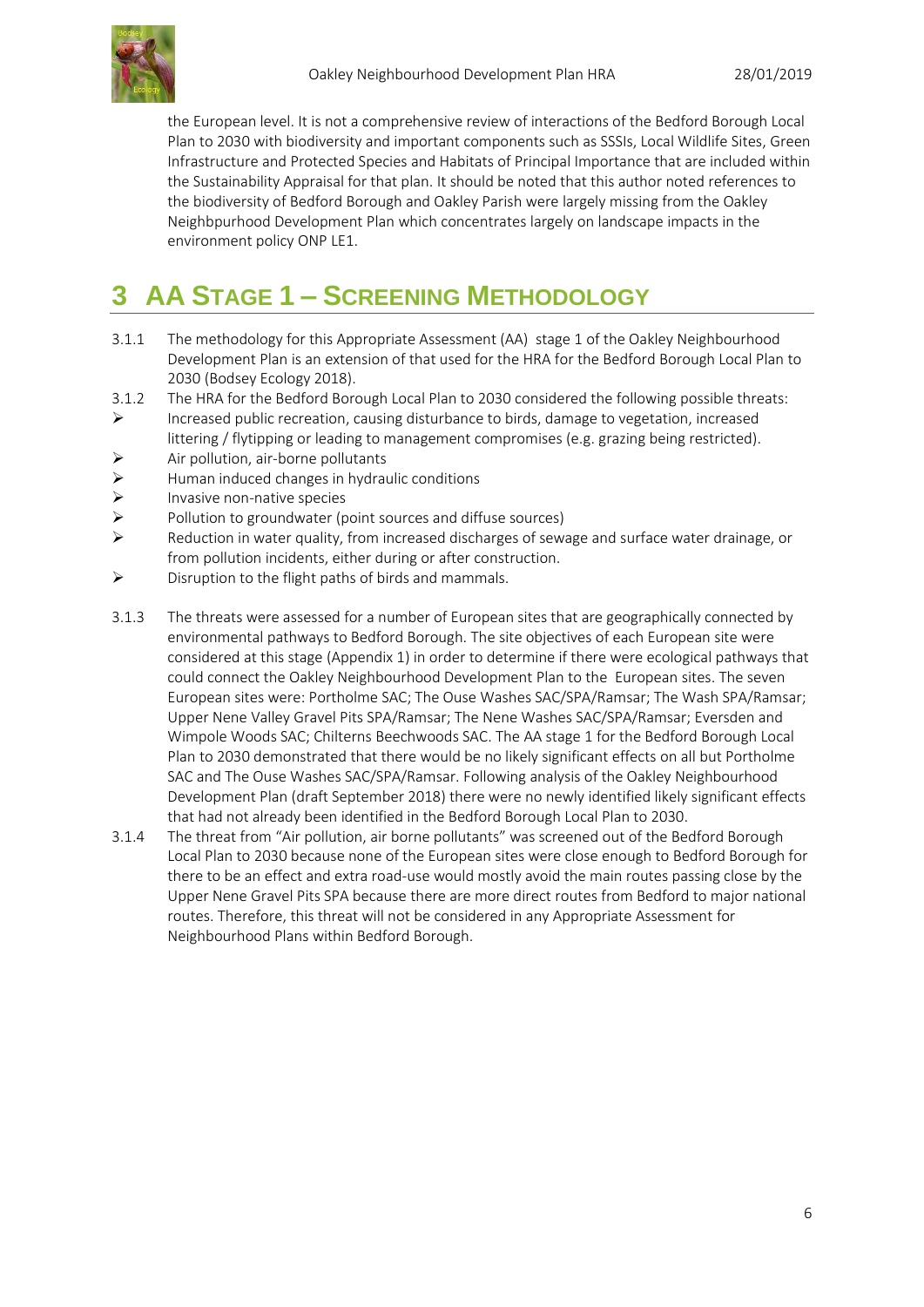

3.1.5 The conclusions of the full appropriate assessment for the HRA of the Bedford Borough Local Plan to 2030 were:

*Climate change impacts on flows and therefore flooding in the River Great Ouse catchment are predicted to be much larger than impacts from urban developments in the long-term. However, protection from urbanisation should not be omitted because of this as it is still a likely significant effect. It is assumed policies in The Local Plan will be followed and permission will only be given to development by the consenting bodies on the understanding that there will not be increased output of pollutants from water recycling centres into the River Great Ouse.*

*The Local Plan in isolation or in combination with the Huntingdonshire Local Plan to 2036 and Central Bedfordshire "Shaping where you live 2035<sup>1</sup> should not have adverse effects on the two identified European sites on the River Great Ouse assuming policies are followed, although it should be stated that there are not HRA tasks 2 and 3 available from other Local Authorities in the catchment.*

*This HRA finds that as it stands The Local Plan could have significant effects on two of the sites, Portholme (SAC) and The Ouse Washes (SAC/SPA/Ramsar). Portholme (SAC) and The Ouse Washes (SAC) could be affected by a reduction in the quality of flood water. The Ouse Washes (SPA/Ramsar) could be affected by increased flooding. The effects could be avoided by rewording and subsequent adherence to policies and with Anglian Water following its commitments and any findings of future HRA of its Asset Management Plans or other plans.*

*The HRA concludes that, if policies identified as key in this report are retained, and/or the wording changes recommended for policies highlighted are adopted, The Local Plan will not have adverse effects on site integrity of any European site. Therefore, Bedford Borough Council can proceed with The Local Plan to 2030 in the context of Habitats Regulations 2017.*

## <span id="page-6-0"></span>**4 AA STAGE 1 - RESULTS**

- 4.1.1 The screening matrix between the threats listed in paragraph 3.1.2 and the European sites listed in paragraph 3.1.3 for the Oakley Neighbourhood Development Plan is shown in Table 1.
- 4.1.2 The results of the screening showed that there are possible likely significant effects on the Portholme SAC and The Ouse Washes SAC/SPA/Ramsar. Subsequent analysis showed which of the qualifying features of those European sites might be affected by the threats and whether these adverse effects would lead to a loss of site integrity (these are summarised in Table 2) and are based on the site objectives (Appendix 1). Non-native invasive species are a likely effect because seeds and vegetative parts of plants capable of regeneration could escape from gardens and be transported down the River Great Ouse. Cumulatively across the whole of the River Great Ouse catchment the threat that non-native invasive species (some as yet unidentified or even present in the UK) remains very small and unquantifiable using evidence or with best ecological knowledge. Arguably, the escape of non-native invasive species cannot be discounted for any plan anywhere in England, UK or even the European Union below the threshold of 1 in 500,000 per year (as suggested by DTA Publications Limited, 2018 as being *de minimis*). However, this author believes in his expert opinion that the statement from the Advocate General in Sweetman *'48 the requirement that the effect in question should be significant exists to lay down a de minimis threshold. Plans or projects that have no appreciable effect on the site are thereby excluded. If all plans or projects capable of having any effect whatsoever on the site were to be*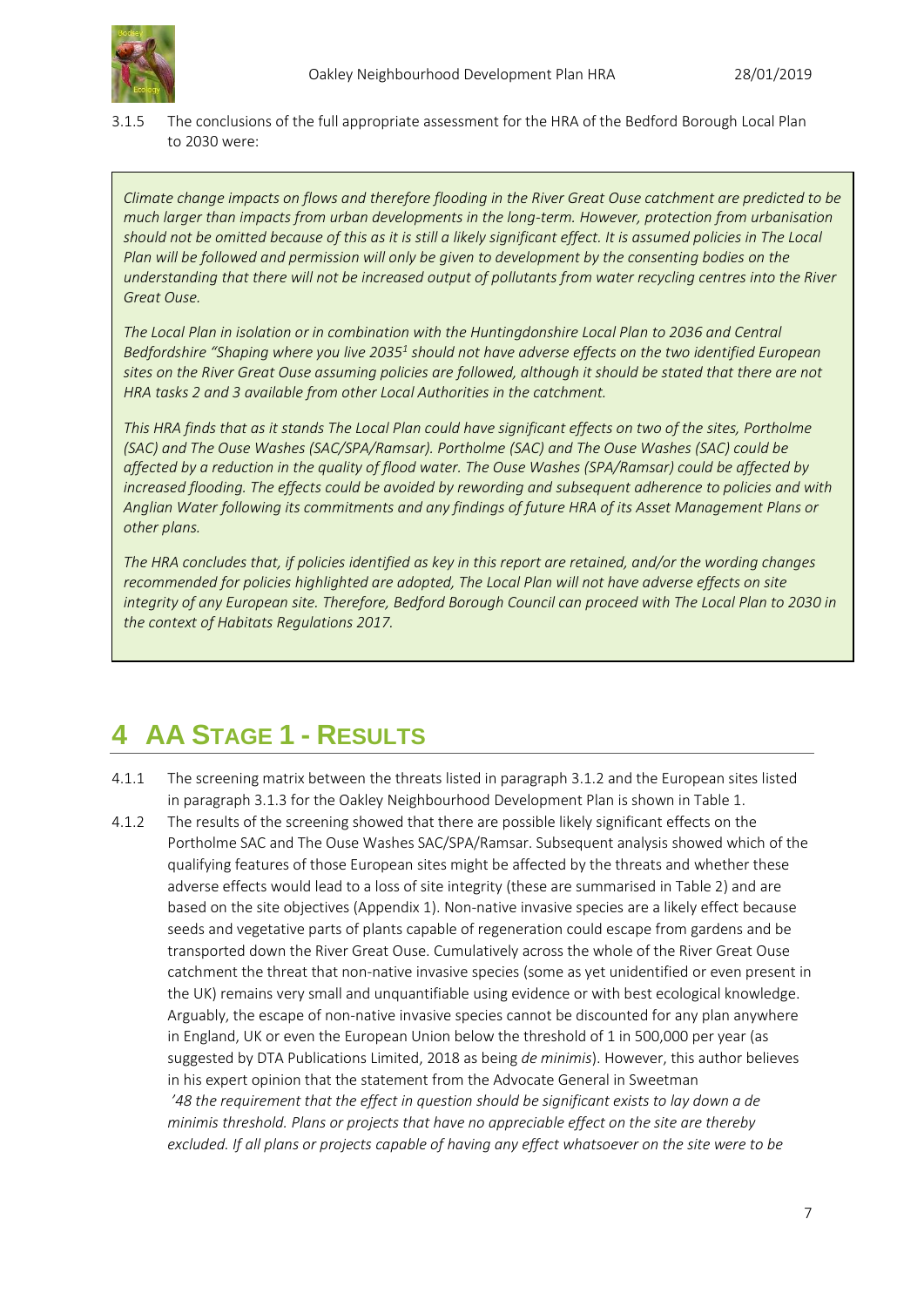

*caught be Article 6(3), activities on or near the site would risk being impossible by reason of legislative overkill'.*

is pertinent because no development anywhere could take place with the threshold of 1 in 500,000 per year for the spread of invasive non-native species. This author suggests that the criteria for a causal link between plans or projects and European sites should be based on the presence of existing invasive non-native species in the plan or project area and/or projects that suggest non-native planting will take place as part of the project.

- 4.1.3 Pollution of groundwater and Reduction in water quality could have likely significant effects from pollution incidents emanating from new housing before, during or after construction.
- 4.1.4 In determining the likelihood of significant impacts, and hence the need for an appropriate assessment, mitigation measures (i.e. measures to avoid or reduce negative effects) cannot be taken into account. This is confirmed by the European Court of Justice in its ruling in case C-323/17 (commonly known as "People Over Wind"): ʻArticle 6(3) of Council Directive 92/43/EEC of 21 May 1992 on the conservation of natural habitats and of wild fauna and flora must be interpreted as meaning that, in order to determine whether it is necessary to carry out, subsequently, an appropriate assessment of the implications, for a site concerned, of a plan or project, it is not appropriate, at the screening stage, to take account of the measures intended to avoid or reduce the harmful effects of the plan or project on that site'<sup>3</sup> Reversing the logic of this statement, a consequence of "People Over Wind" is that no European site can be screened out at AA stage 1 if there are likely significant effects identified from the perceived threats that come from an analysis of the plan in question, even if there are avoidance or mitigation steps put in place. However, perceived threats can be screened out if there is, on inspection, no chance of a likely significant effect on any European site because there is not actually a causal link. An example of this would be the potential threat from water pollution to the European sites on the River Nene, as the catchment is partly within Bedford Borough. On inspection, there is no development proposed in that part of Bedford Borough and so there is no causal link between the threat and the European sites and therefore no likely significant effect. That threat can be screened out for the European sites along the River Nene. "The People Over Wind" ruling means that although the Bedford Borough Local Plan to 2030 policies will be reworded to mitigate against the likely significant effects (identified in the HRA (Bodsey Ecology,2018)) at the scale of Bedford Borough it is assumed that they cannot be screened out at the finer scale of the Oakley Neighbourhood Development Plan. Furthermore, the Bedford Borough Local Plan has yet to be adopted and the policies in the emerging plan are not yet in force at the time of writing.

### <span id="page-7-0"></span>**4.1 REASONING FOR TABLE 1 RESULTS**

-

Oakley is in a very sensitive location when considering the River Great Ouse as it sits in a large loop in the river. The water related threats from developments in Oakley to the River Great Ouse required detailed consideration.

- 1. The Oakley Neighbourhood Development Plan is too small to have a noticeable effect on the number of visitors to any of the European sites and can be considered *de minimis*. Furthermore, the Bedford Borough Local Plan to 2030 in its entirety is predicted to have no adverse impact on the integrity of the European sites in question for this threat (Bodsey Ecology, 2018).
- 2. The Oakley Neighbourhood Development Plan is too small (25-50 dwellings) to have a measurable effect on the hydrology of the River Great Ouse and therefore will not significantly affect any of the European sites on its own. The in combination impacts of all developments in the River Great Ouse catchment are dependant on the plans of Anglian Water which are themselves subject to an

<sup>3</sup>http://curia.europa.eu/juris/document/document.jsf?text=&docid=200970&pageIndex=0&doclang=en&mode =req&dir=&occ=first&part=1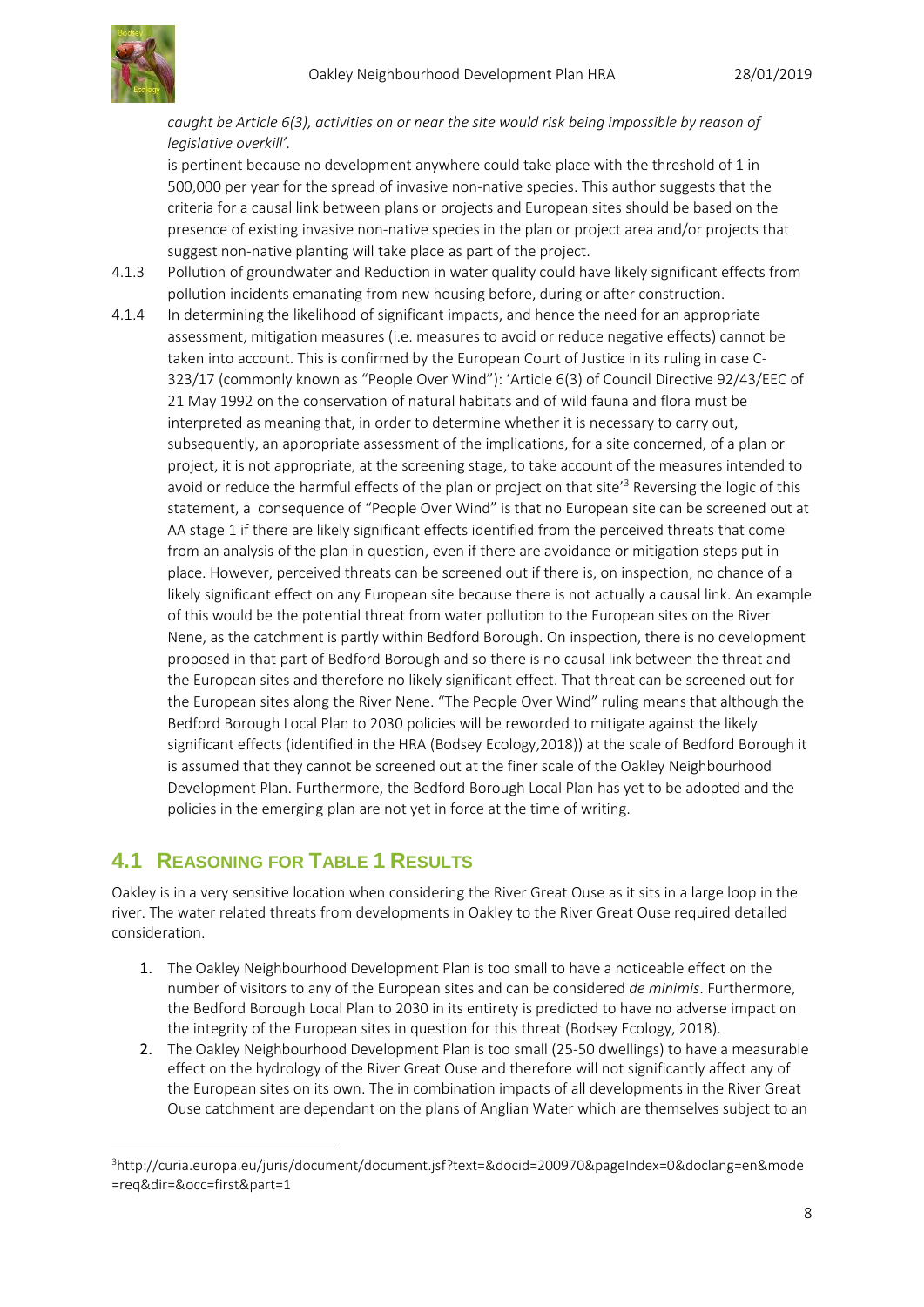

HRA. It can only be assumed for this HRA that the plans of Anglian Water will prevent effects on the European sites in question. The Oakley Neighbourhood Development Plan recognises the threat to the River Great Ouse and local flooding on page 11 and on page 49.

- 3. It is possible that non-native species could escape from new gardens and be dispersed along the River Great Ouse to Portholme and/or The Ouse Washes. Although the risk is small and almost unmeasurable it is still a possible significant effect that requires further attention. The Oakley Neighbourhood Development Plan is not connected by river to the Nene Washes or the Upper Nene Valley Gravel Pits and so there is no threat. There is no tangible connection between the Oakley Neighbourhood Development Plan and Eversden and Wimpole Woods or the Chilterns Beechwoods that would allow the dispersal of propagules and therefore there is no threat.
- 4. The same connections (or lack of them) between Oakley Neighbourhood Development Plan and the River Great Ouse as for reason "3" apply for pollution incidents to ground water.
- 5. The same connections (or lack of them) between Oakley Neighbourhood Development Plan and the River Great Ouse as for reason "3" apply for pollution incidents.
- 6. No dwelling in Oakley Neighbourhood Development Plan will be tall enough or close enough to have an effect on flyways for birds or mammals and therefore there is no threat.

| European Site                                 | Public Recreation | changes in hydraulic<br>Human induced<br>conditions | Non-native invasive<br>Species | Pollution of Ground<br>Water | Reduction in water<br>Quality | Disruption to flight<br>paths of animals |
|-----------------------------------------------|-------------------|-----------------------------------------------------|--------------------------------|------------------------------|-------------------------------|------------------------------------------|
| Portholme SAC                                 | No                | No-too<br>small                                     | Possible                       | Possible                     | Possible                      | <b>No</b>                                |
| Ouse Washes<br>SAC/SPA/RAMSAR                 | No                | $No - too$<br>small                                 | Possible                       | Possible                     | Possible                      | <b>No</b>                                |
| Nene Washes<br>(SAC/SPA/RAMSAR)               | <b>No</b>         | No-too<br>small                                     | $No - not$<br>connected        | No - not<br>connected        | No - not<br>connected         | No                                       |
| Eversden and Wimpole<br>Woods (SAC)           | No                | $No - too$<br>small                                 | $No - not$<br>connected        | $No - not$<br>connected      | No - not<br>connected         | <b>No</b>                                |
| The Wash (SPA/RAMSAR)                         | No                | $No - too$<br>small                                 | <b>No</b>                      | <b>No</b>                    | <b>No</b>                     | <b>No</b>                                |
| Upper Nene Valley Gravel<br>Pits (SPA/RAMSAR) | No                | No-too<br>small                                     | No - not<br>connected          | No - not<br>connected        | No - not<br>connected         | No                                       |
| Chilterns Beechwoods                          | <b>No</b>         | $No - too$<br>small                                 | <b>No</b>                      | <b>No</b>                    | No.                           | <b>No</b>                                |
| Reason                                        | 1                 | 2                                                   | 3                              | 4                            | 5                             | 6                                        |

| Table 1. Screening of European sites for likely significant effects from threats identified from the Oakley |  |
|-------------------------------------------------------------------------------------------------------------|--|
| Neighbourhood Development Plan.                                                                             |  |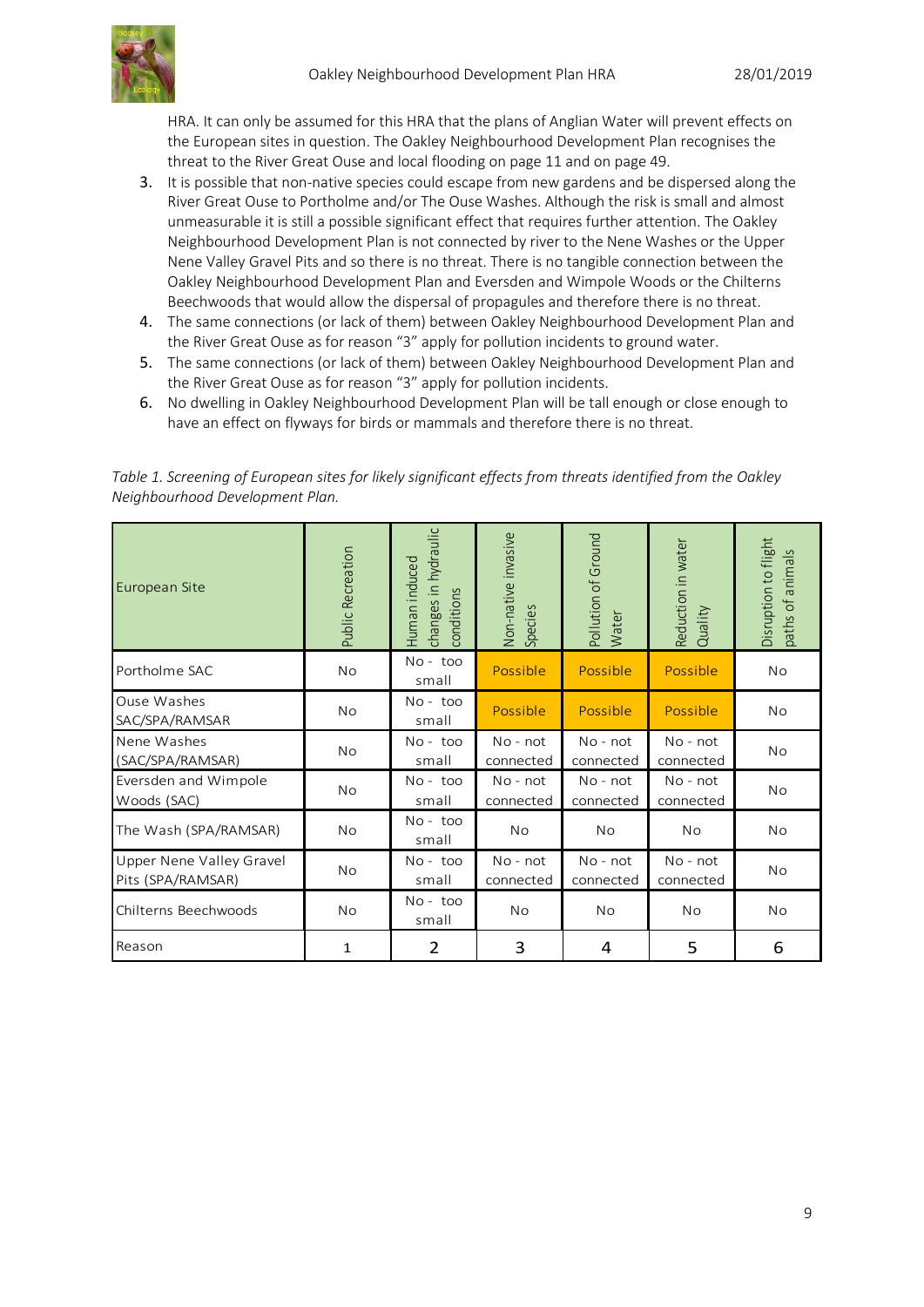

### Table 2. Summary of impacts on European site integrity of the Bedford Borough Local Plan to 2030 with additional information relating to the Oakley Neighbourhood Development Plan..

| European<br>Site                 | <b>Qualifying Feature</b>                                                                                                                                                                                                                                     | Impacted<br>negatively<br>with<br>potential<br>loss of site<br>integrity      | Relevant to Oakley<br>Neighbourhood<br>Development Plan                                                                  | Likely<br>impact on<br>site<br>integrity | Suggested Mitigation Measure in<br>Bedford Borough Local Plan to 2030                                                                                                                                                                                                                                      |
|----------------------------------|---------------------------------------------------------------------------------------------------------------------------------------------------------------------------------------------------------------------------------------------------------------|-------------------------------------------------------------------------------|--------------------------------------------------------------------------------------------------------------------------|------------------------------------------|------------------------------------------------------------------------------------------------------------------------------------------------------------------------------------------------------------------------------------------------------------------------------------------------------------|
| Portholme<br><b>SAC</b>          | H6510 Lowland hay<br>Meadow                                                                                                                                                                                                                                   | Reduction<br>in water<br>quality                                              | Yes - make reference to<br>BBC Local Plan Policy 97<br>or mention the need to<br>protect European sites<br>in own policy | yes                                      | Add enhanced use of SUDS and<br>water storage. Include importance<br>of preventing spring/summer<br>flooding to Policy 97. Assumes<br>Water Recycling Centres have<br>capacity and pass their own HRA<br>and/or upgraded as necessary<br>upgraded.                                                         |
|                                  |                                                                                                                                                                                                                                                               | Increased<br>spring/<br>summer<br>flooding                                    | Yes - make reference to<br>BBC Local Plan Policy 97<br>or mention the need to<br>protect European sites<br>in own policy | yes                                      | Add enhanced use of SUDS and<br>water storage. Include importance<br>of preventing spring/summer<br>flooding to protect European sites<br>to Policy 97                                                                                                                                                     |
|                                  |                                                                                                                                                                                                                                                               | Non-<br>native<br>invasive<br>species of<br>plants                            | Yes                                                                                                                      | possibly                                 | Ensure non-native species are not<br>included in planting of new<br>developments.                                                                                                                                                                                                                          |
| Ouse<br>Washes<br>SPA/<br>RAMSAR | A051 Anas strepera,<br>Gadwal (breeding)<br>A056 Anas querquedula,<br>Garganey (breeding)<br>A119 Porzana porzana,<br>Spotted Crake<br>(breeding) A156a<br>Limosa limosa, Black-<br>tailed Godwit (breeding)<br><b>Breeding Bird</b><br>Assemblage (breeding) | Increased<br>spring/<br>summer<br>flooding<br>Increased<br>winter<br>flooding | Yes - make reference to<br>BBC Local Plan Policy 97<br>or mention the need to<br>protect European sites<br>in own policy | yes                                      | Add enhanced use of SUDS and<br>water storage. Include importance<br>of preventing spring/summer<br>flooding to protect European sites<br>to Policy 97. Enhanced use of SUDS<br>and water storage. Include<br>importance of preventing<br>spring/summer flooding to protect<br>European sites to Policy 97 |
|                                  | A082 Circus cyaneus,<br>Hen Harrier (non-<br>breeding)                                                                                                                                                                                                        | Reduction<br>in water<br>quality                                              | Yes - make reference to<br>BBC Local Plan Policy 97<br>or mention the need to<br>protect European sites<br>in own policy | yes                                      | Add enhanced use of SUDS and<br>water storage. Include importance<br>of preventing spring/summer<br>flooding to protect European sites<br>to Policy97. Assumes upgrades to<br>Water Recycling Centres as<br>necessary and assuming these pass<br>their own HRA.                                            |
| Ouse<br>Washes<br>SAC            | S1149 Cobitis taenia<br>(Spined Loach)                                                                                                                                                                                                                        | Reduction<br>in water<br>quality                                              | Yes - make reference to<br>BBC Local Plan Policy 97<br>or mention the need to<br>protect European sites<br>in own policy | yes                                      | As for SPA/Ramsar                                                                                                                                                                                                                                                                                          |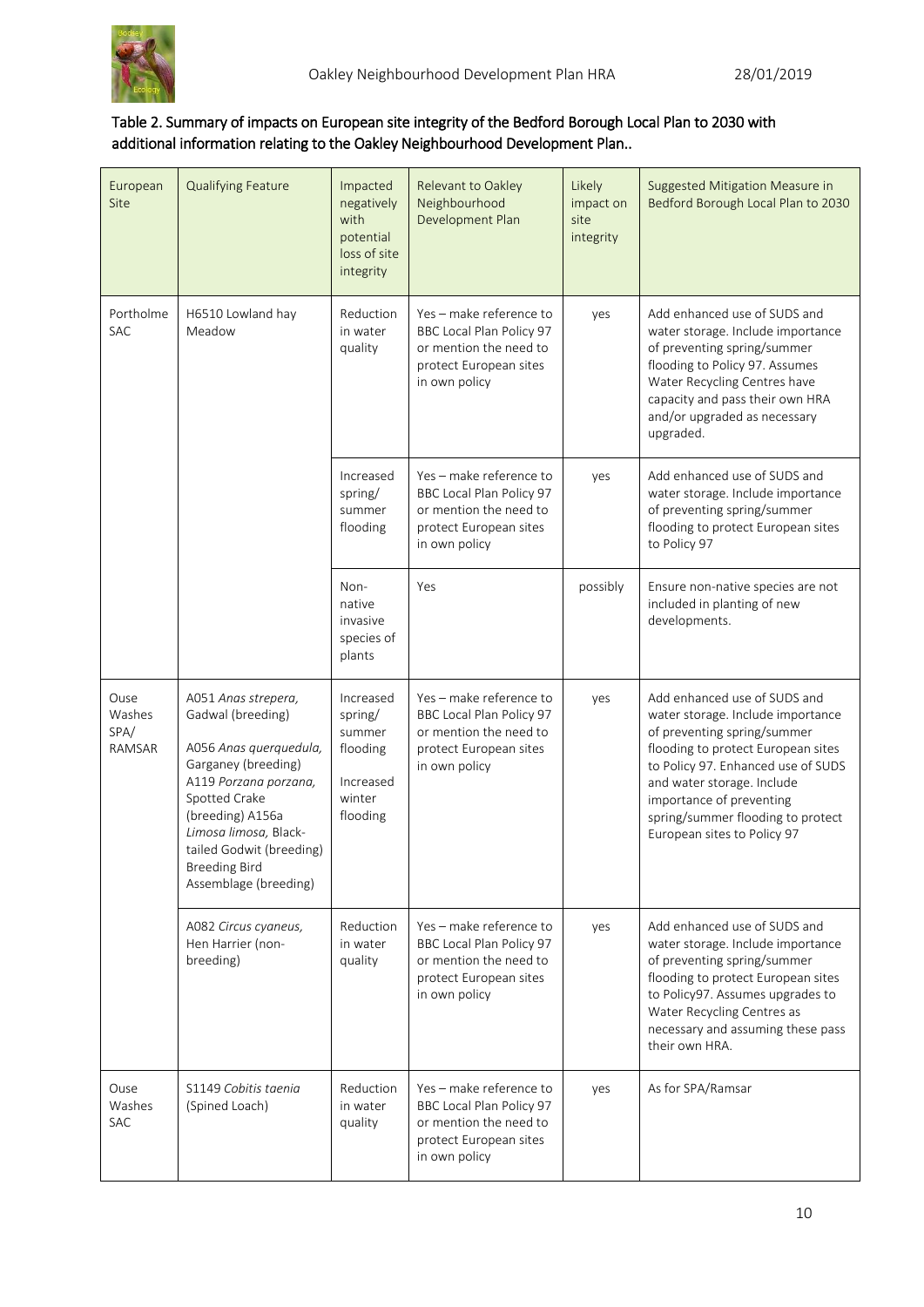



## <span id="page-10-0"></span>**5 AA STAGE 1 - CONCLUSIONS**

- 5.1.1 The Oakley Neighbourhood Development Plan will have no unforeseen likely significant effects on the qualifying features of the two European sites identified in addition to those in the HRA of the Bedford Borough Local Plan to 2030 (Bodsey Ecology, 2018).
- 5.1.2 The screening process provided a quandry in relation to "The People Over Wind" ruling. The Oakley Neighbourhood Development Plan (draft September 2018) acknowledges that any future development wil need to ensure that the plans of Anglian Water will protect the River Great Ouse through mitigation. This therefore acknowledges that there might be a problem and could require avoidance and/or mitigation and as such the threat of loss of site-integrity (Portholme SAC and Ouse Washes SAC/SPA/Ramsar) due to increased water quantity at times of high precipitation and a reduction in water quality should not have been screened out. This is the most conservative view possible but erring on the side of caution in respect of legal challenge it was decided to take these likely significant effects forward to the appropriate assessment and site integrity test (AA stage 2).
- 5.1.3 The developments included in the Oakley Neighbourhood Development Plan (draft Septemebr 2018) could contribute to the likely significant effects on qualifying features of the European sites already identified as possible in the HRA of the Bedford Borough Local Plan to 2030. All sites close to the River Great Ouse require an appropriate assessment to ascertain that avoidance and mitigation measures are sufficient to prevent any significant effects. It is noteworthy that the draft plan assessed here already recognises the need to work with Anglian Water to prevent flooding and unplanned discharge to the river.

## **6 AA STAGE 2 - APPROPRIATE ASSESSMENT**

- 6.1.1 Screening (Table 1) has determined that the Oakley Neighbourhood Development Plan (draft September 2018) could add to the likely significant effects of the Bedford Borough Local Plan to 2030 and those of other district councils in the River Great Ouse catchment on the European sites at Portholme and The Ouse Washes.
- 6.1.2 Each of the policies in the document"Oakley Neighbourhood Development Plan" (draft version September 2018) were reviewed. Secondly, the impact of the policies on the threats listed above in paragraph 3.1.2 were evaluated. The following criteria were used in the evaluation:
	- 1 Could the policy possibly cause or alter likely significant effects of any of the threats to the European sites.
	- 2 Would the significant effects be positive or negative
	- 3 Does the wording of the policy mean that the significant effects will be either avoided or mitigated against if the policy is followed. Noting that at this stage a likely significant effect or European site can be 'discounted and removed' from the Appropriate Assessment if the current policy will mitigate or avoid the adverse impacts on the qualifying features, and there will be no loss of site integrity.
	- 4 Does rewording of the policy allow for significant effects on site integrity of the European sites to be avoided or mitigated against. If the answer is "no" then adverse impacts on site integrity might be a result of the plan if it went ahead (which it should not).
- 6.1.3 Using these criteria the following pathway was followed:
	- $\triangleright$  The answer to criterion 1 could be "yes" or "no".
	- $\triangleright$  If the answer to criterion 1 was "yes" then the answer to criterion 2 could be "positive" or "negative".
	- $\triangleright$  If the answer to criterion 2 was "negative" the answer to criterion 3 could be "yes" or  $"no"$ .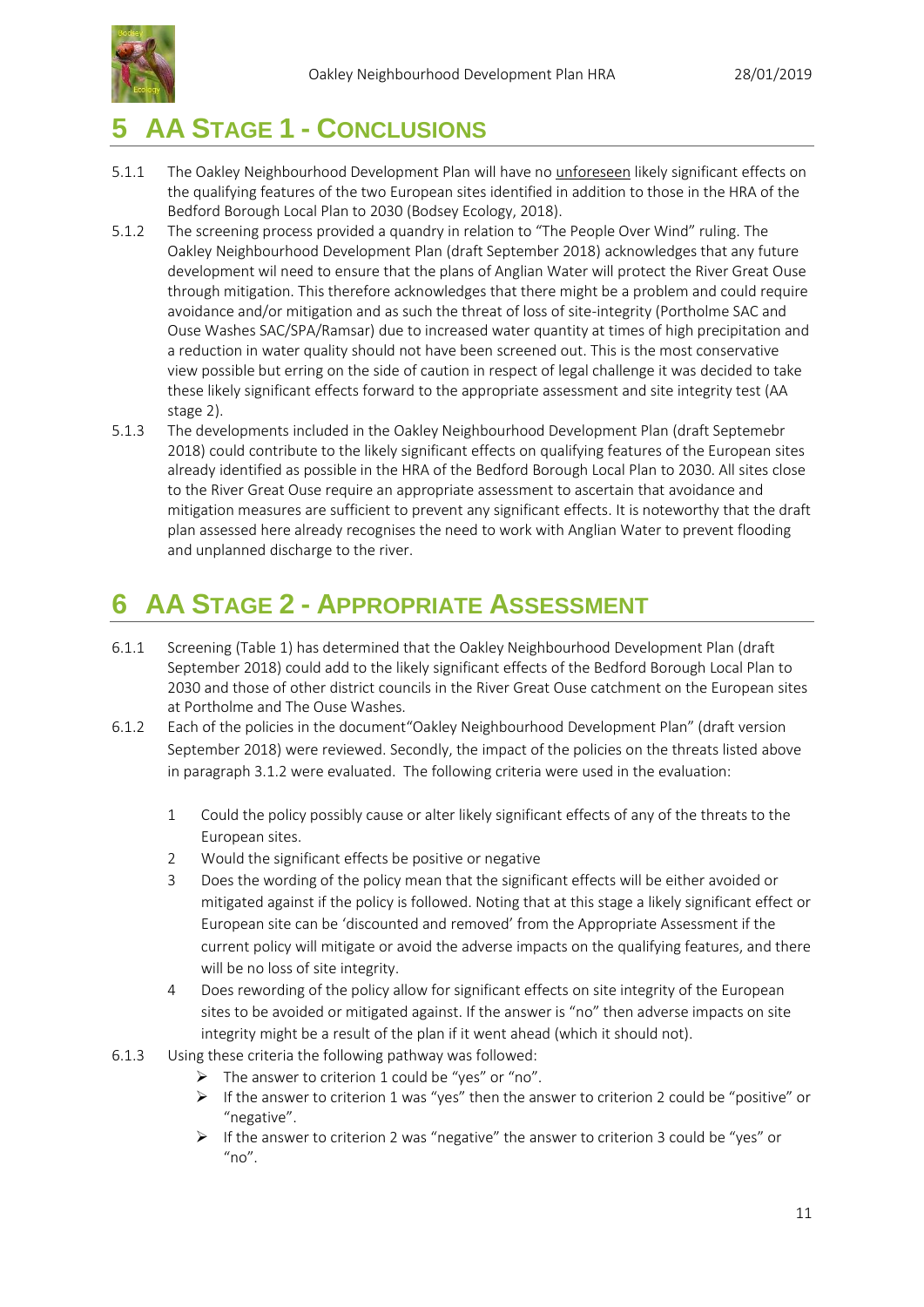

- $\triangleright$  If the answer to criterion 3 was "no" then the answer to criterion 4 could be "yes" or "no".
- 6.1.4 For each policy a written reason for the conclusion was added. The results are presented in full in Appendix 2.
- 6.1.5 Note that if any policy or aspect of a plan could lead to adverse impacts on European site integrity the plan should not go forward to adoption. In this rare circumstance, If the plan is to go ahead it would have to have 'imperative reasons of overriding national interest' and compensatory projects would have to be put in place.

## <span id="page-11-0"></span>**7 AA STAGE 2 - RESULTS**

7.1.1 There are no policies (including those relating to the housing developments themselves) that have likely significant effects on any of the qualifying features of the European sites (Appendix 2). The European site objectives will not be compromised and there will be no loss of site integrity if the avoidance steps that are recommended in the next section are followed.

## <span id="page-11-1"></span>**8 AA STAGE 3 – AVOIDANCE AND MITIGATION**

- 8.1.1 Although the draft assessed here is very clear and well written, the following rewording of the text and policies of the Oakley Neighbourhood Development Plan are recommended to ensure that the examiner is made aware that the potential for likely significant effects on European sites has been evaluated and that avoidance or mitigation measures are in place.
- 8.1.2 As the Oakley Neighbourhood Development Plan (draft September 2018) already acknowledges the issue relating to flood water having a negative impact and that the developments should ensure that Anglian Water plans can accommodate the increase (on page 11 and on page 49) arguably no changes are required. However, the plan would demonstrate that it has taken into account the protection of the European sites (Portholme SAC and Ouse Washes SAC/SPA/Ramsar) by stating this in the section on page 11 that currently reads:

*"Surface water drainage is an issue at certain locations within the village and any development must not add to the load on existing systems.* 

*Certain properties also suffer from sewer flooding and again future development must not add to the existing problems. Additional capacity may be required in the Anglian Water pumping station to address existing problems and to provide capacity for future developments. "*

- *8.1.3* A sentence after "… existing systems." that reads "Protecting the quantity and quality of water entering the River Great Ouse from Oakley would prevent harm to the European sites downstream (Portholme SAC, The Ouse Washes SAC/SPA/Ramsar)." would suffice.
- 8.1.4 The threat from invasive non-native species is impossible to quantify but can be eliminated if all householders refrain from planting such species in their gardens and/or dispose of garden waste appropriately ensuring seeds and propagules do not enter the River Great Ouse directly or via smaller water courses. There is no legislation to prevent householders growing what they like, with the exception of notifiable species (Himalayan Balsam, Giant Hogweed and Japanese Knotweed). To minimise the impact of the threat from invasive non-native species some explanatory text could be added to policy ONP DH1 Design explaining that landscaping should use native species or garden species that are known to be non-invasive and explaining that invasive non-native species should be prevented from entering the wider countryside where they could have adverse impacts on designated species and habitats including the European site, Portholme (SAC) downstream on the River Great Ouse.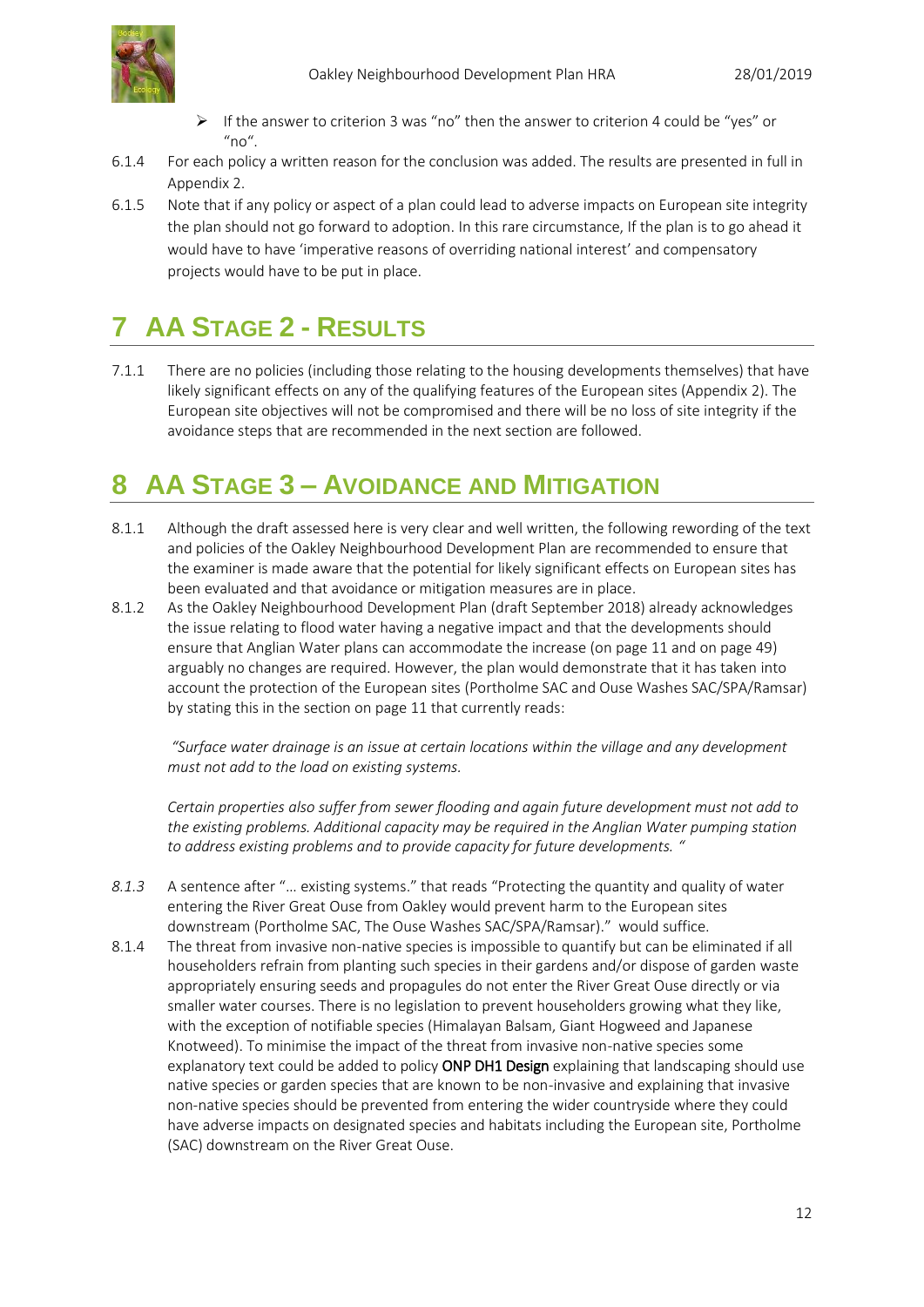

### <span id="page-12-0"></span>**9 CONCLUSIONS**

- 9.1.1 There are likely significant effects from increased flooding and from pollutionto the European sites of Portholme (SAC) and The Ouse Washes (SAC/SPA/Ramsar) from the Oakley Neighbourhood Development Plan, but only in combination with other plans. The avoidance of the impacts of increased flooding and pollution in the River Great Ouse depends on the efficacy of Anglian Water's Water Recycling Centres. The assumption has to be made that future HRAs for strategic plans of Anglian Water show that flooding and pollution are avoided or mitigated against.
- 9.1.2 There is no reason arising from this Habitat Regulations Assessment to prevent the Oakley Neighbourhood Development Plan from being adopted in the context of the Habitat Regulations 2017.

## <span id="page-12-1"></span>**10 REFERENCE**

Bodsey Ecology (2018). *Bedford Borough Local Plan Habitat Regulations Assessment 2018*. Accessed on 4/10/2018 at

http://edrms.bedford.gov.uk/OpenDocument.aspx?id=mWdUC1eYtKneHtAkS7KPeQ%3d%3d&name=26%2 0-%20Habitats%20Regulations%20Assessment%202018.pdf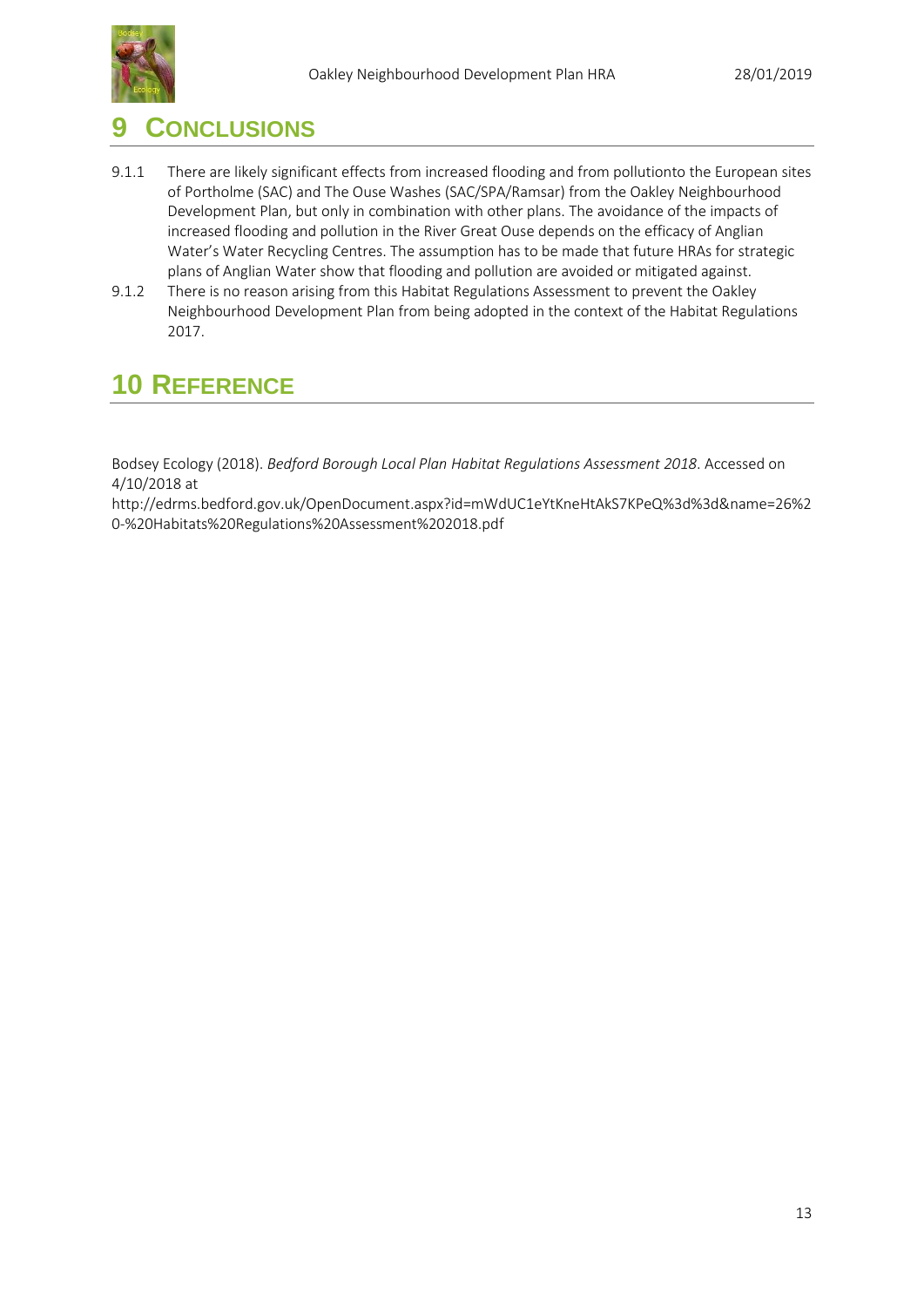

## <span id="page-13-0"></span>**APPENDIX 1 – EUROPEAN SITE OBJECTIVES**

### <span id="page-13-1"></span>**EUROPEAN SITE CONSERVATION OBJECTIVES FOR PORTHOLME SPECIAL AREA OF CONSERVATION SITE CODE: UK0030054**

With regard to the SAC and the natural habitats and/or species for which the site has been designated (the 'Qualifying Features' listed below), and subject to natural change;

Ensure that the integrity of the site is maintained or restored as appropriate, and ensure that the site contributes to achieving the Favourable Conservation Status of its Qualifying Features, by maintaining or restoring;

- $\triangleright$  The extent and distribution of qualifying natural habitats
- $\triangleright$  The structure and function (including typical species) of qualifying natural habitats, and
- $\triangleright$  The supporting processes on which qualifying natural habitats rely

#### **Qualifying Features:**

H6510. Lowland hay meadows (Alopecurus pratensis, Sanguisorba officinalis)

### <span id="page-13-2"></span>**EUROPEAN SITE CONSERVATION OBJECTIVES FOR OUSE WASHES SPECIAL AREA OF CONSERVATION SITE CODE: UK0013011**

With regard to the natural habitats and/or species for which the site has been designated (the 'Qualifying Features' listed below), and subject to natural change;

Ensure that the integrity of the site is maintained or restored as appropriate, and ensure that the site contributes to achieving the Favourable Conservation Status of its Qualifying Features, by maintaining or restoring;

- $\triangleright$  The extent and distribution of the habitats of qualifying species
- $\triangleright$  The structure and function of the habitats of qualifying species
- $\triangleright$  The supporting processes on which the habitats of qualifying species rely
- $\triangleright$  The populations of qualifying species, and,
- $\triangleright$  The distribution of qualifying species within the site.

#### **Qualifying Features:**

S1149. Cobitis taenia; Spined loach

### <span id="page-13-3"></span>**EUROPEAN SITE CONSERVATION OBJECTIVES FOR OUSE WASHES SPECIAL PROTECTION AREA SITE CODE: UK9008041**

With regard to the SPA and the individual species and/or assemblage of species for which the site has been classified (the 'Qualifying Features' listed below), and subject to natural change;

Ensure that the integrity of the site is maintained or restored as appropriate, and ensure that the site contributes to achieving the aims of the Wild Birds Directive, by maintaining or restoring;

- $\triangleright$  The extent and distribution of the habitats of the qualifying features
- $\triangleright$  The structure and function of the habitats of the qualifying features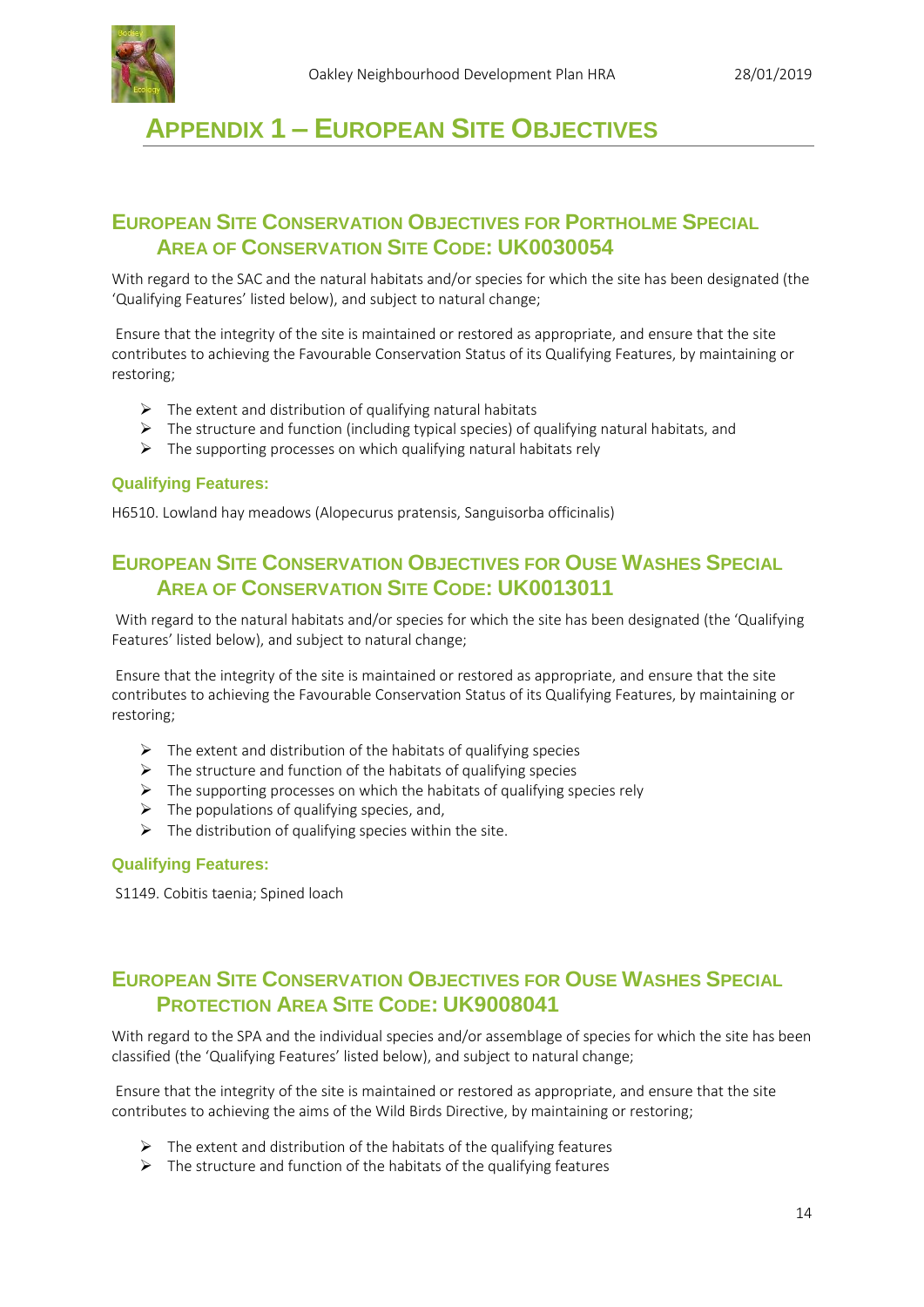- $\triangleright$  The supporting processes on which the habitats of the qualifying features rely
- $\triangleright$  The population of each of the qualifying features, and,
- $\triangleright$  The distribution of the qualifying features within the site.

#### **Qualifying Features:**

A037 Cygnus columbianus bewickii; Bewick's swan (Non-breeding)

A038 Cygnus cygnus; Whooper swan (Non-breeding)

A050 Anas penelope; Eurasian wigeon (Non-breeding)

A051 Anas strepera; Gadwall (Breeding)

A052 Anas crecca; Eurasian teal (Non-breeding)

A053 Anas platyrhynchos; Mallard (Breeding)

A054 Anas acuta; Northern pintail (Non-breeding)

A055 Anas querquedula; Garganey (Breeding)

A056 Anas clypeata; Northern shoveler (Non-breeding)

A056 Anas clypeata; Northern shoveler (Breeding)

A082 Circus cyaneus; Hen harrier (Non-breeding)

A151 Philomachus pugnax; Ruff (Breeding)

A156a Limosa limosa limosa; Black-tailed godwit (Breeding)

Waterbird assemblage

Breeding bird assemblage

### <span id="page-14-0"></span>**EUROPEAN SITE CONSERVATION OBJECTIVES FOR THE WASH AND NORTH NORFOLK COAST SPECIAL AREA OF CONSERVATION SITE CODE: UK0017075**

With regard to the SAC and the natural habitats and/or species for which the site has been designated (the 'Qualifying Features' listed below), and subject to natural change;

Ensure that the integrity of the site is maintained or restored as appropriate, and ensure that the site contributes to achieving the Favourable Conservation Status of its Qualifying Features, by maintaining or restoring;

- $\triangleright$  The extent and distribution of qualifying natural habitats and habitats of qualifying species
- $\triangleright$  The structure and function (including typical species) of qualifying natural habitats
- $\triangleright$  The structure and function of the habitats of qualifying species
- $\triangleright$  The supporting processes on which qualifying natural habitats and the habitats of qualifying species rely The populations of qualifying species, and,
- $\triangleright$  The distribution of qualifying species within the site.

#### **Qualifying Features:**

H1110. Sandbanks which are slightly covered by sea water all the time; Subtidal sandbanks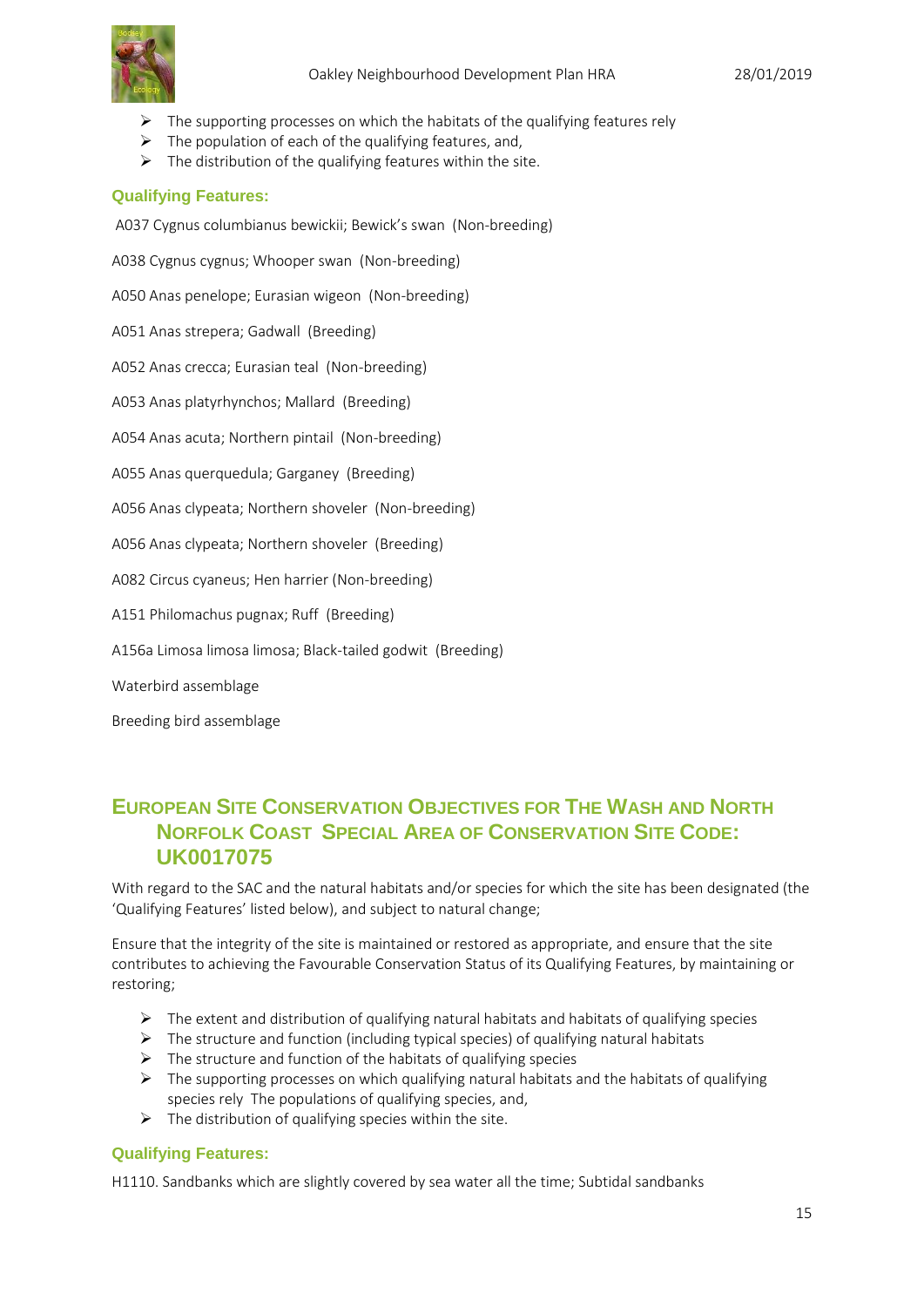

H1140. Mudflats and sandflats not covered by seawater at low tide; Intertidal mudflats and sandflats H1150. Coastal lagoons\*

H1160. Large shallow inlets and bays

H1170. Reefs

H1310. Salicornia and other annuals colonising mud and sand; Glasswort and other annuals colonising mud and sand

H1330. Atlantic salt meadows (Glauco-Puccinellietalia maritimae)

H1420. Mediterranean and thermo-Atlantic halophilous scrubs (Sarcocornetea fruticosi); Mediterranean saltmarsh scrub

S1355. Lutra lutra; Otter

S1365. Phoca vitulina; Common seal

### <span id="page-15-0"></span>**EUROPEAN SITE CONSERVATION OBJECTIVES FOR THE WASH SPECIAL PROTECTION AREA SITE CODE: UK9008021**

With regard to the SPA and the individual species and/or assemblage of species for which the site has been classified (the 'Qualifying Features' listed below), and subject to natural change;

Ensure that the integrity of the site is maintained or restored as appropriate, and ensure that the site contributes to achieving the aims of the Wild Birds Directive, by maintaining or restoring;

- $\triangleright$  The extent and distribution of the habitats of the qualifying features
- $\triangleright$  The structure and function of the habitats of the qualifying features  $\mathbb B$  The supporting processes on which the habitats of the qualifying features rely
- $\triangleright$  The population of each of the qualifying features, and,
- $\triangleright$  The distribution of the qualifying features within the site.

#### **Qualifying Features:**

A037 Cygnus columbianus bewickii; Bewick's swan (Non-breeding) A040 Anser brachyrhynchus; Pink-footed goose (Non-breeding) A046a Branta bernicla bernicla; Dark-bellied brent goose (Non-breeding) A048 Tadorna tadorna; Common shelduck (Non-breeding) A050 Anas penelope; Eurasian wigeon (Non-breeding) A051 Anas strepera; Gadwall (Non-breeding) A054 Anas acuta; Northern pintail (Non-breeding) A065 Melanitta nigra; Black (common) scoter (Non-breeding) A067 Bucephala clangula; Common goldeneye (Non-breeding) A130 Haematopus ostralegus; Eurasian oystercatcher (Non-breeding) A141 Pluvialis squatarola; Grey plover (Non-breeding) A143 Calidris canutus; Red knot (Non-breeding) A144 Calidris alba; Sanderling (Non-breeding) A149 Calidris alpina alpina; Dunlin (Non-breeding)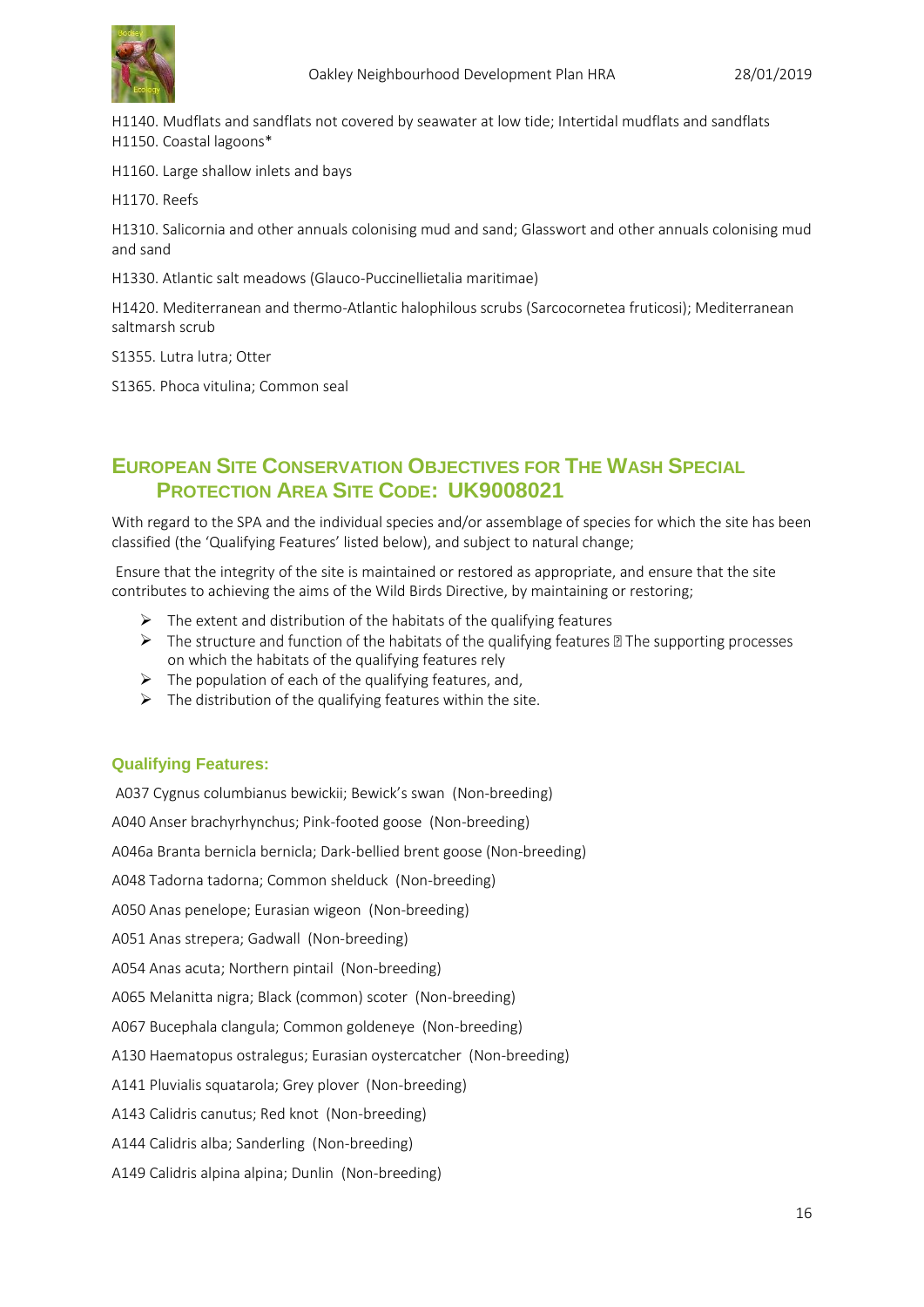

A156 Limosa limosa islandica; Black-tailed godwit (Non-breeding)

- A157 Limosa lapponica; Bar-tailed godwit (Non-breeding)
- A160 Numenius arquata; Eurasian curlew (Non-breeding)
- A162 Tringa totanus; Common redshank (Non-breeding)
- A169 Arenaria interpres; Ruddy turnstone (Non-breeding)
- A193 Sterna hirundo; Common tern (Breeding)
- A195 Sterna albifrons; Little tern (Breeding)

Waterbird assemblage

### <span id="page-16-0"></span>**EUROPEAN SITE CONSERVATION OBJECTIVES FOR EVERSDEN AND WIMPOLE WOODS SPECIAL AREA OF CONSERVATION SITE CODE: UK0030331**

With regard to the SAC and the natural habitats and/or species for which the site has been designated (the 'Qualifying Features' listed below), and subject to natural change;

Ensure that the integrity of the site is maintained or restored as appropriate, and ensure that the site contributes to achieving the Favourable Conservation Status of its Qualifying Features, by maintaining or restoring;

- $\triangleright$  The extent and distribution of the habitats of qualifying species
- $\triangleright$  The structure and function of the habitats of qualifying species
- $\triangleright$  The supporting processes on which the habitats of qualifying species rely
- $\triangleright$  The populations of qualifying species, and,
- $\triangleright$  The distribution of qualifying species within the site.

This document should be read in conjunction with the accompanying Supplementary Advice document, which provides more detailed advice and information to enable the application and achievement of the Objectives set out above and is found at

http://publications.naturalengland.org.uk/publication/6736081810620416.

#### **Qualifying Features:**

S1308. Barbastella barbastellus; Barbastelle bat

### <span id="page-16-1"></span>**EUROPEAN SITE CONSERVATION OBJECTIVES FOR UPPER NENE VALLEY GRAVEL PITS SPECIAL PROTECTION AREA SITE CODE: UK9020296**

With regard to the SPA and the individual species and/or assemblage of species for which the site has been classified (the 'Qualifying Features' listed below), and subject to natural change;

Ensure that the integrity of the site is maintained or restored as appropriate, and ensure that the site contributes to achieving the aims of the Wild Birds Directive, by maintaining or restoring;

- $\triangleright$  The extent and distribution of the habitats of the qualifying features
- $\triangleright$  The structure and function of the habitats of the qualifying features
- $\triangleright$  The supporting processes on which the habitats of the qualifying features rely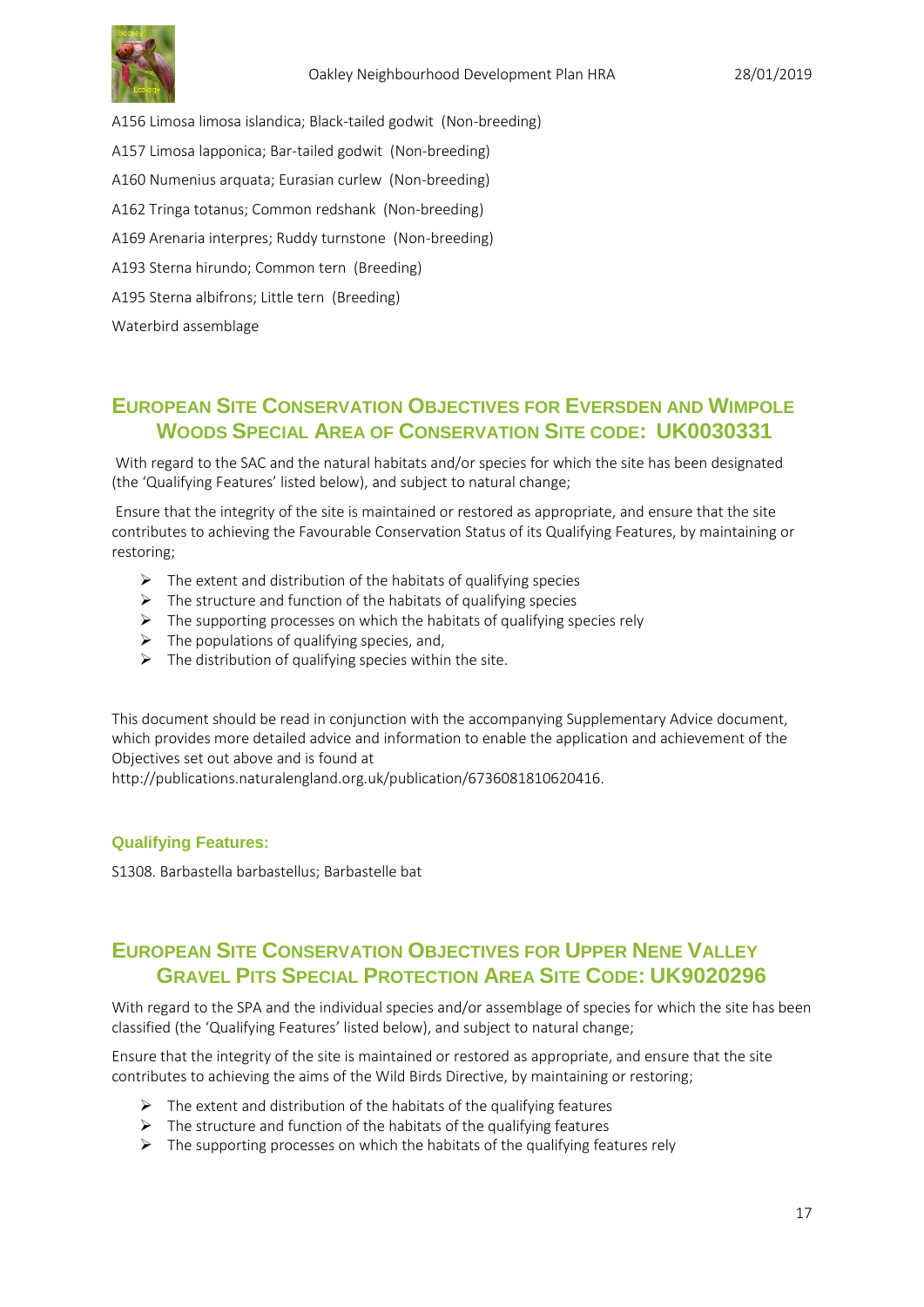$\triangleright$  The population of each of the qualifying features, and,  $\mathbb D$  The distribution of the qualifying features within the site.

This document should be read in conjunction with the accompanying Supplementary Advice document, which provides more detailed advice and information to enable the application and achievement of the Objectives set out above. It is available at

http://publications.naturalengland.org.uk/publication/5495529882517504

#### **Qualifying Features:**

A021 Botaurus stellaris; Great bittern (Non-breeding) A051 Anas strepera; Gadwall (Non-breeding) A140 Pluvialis apricaria; European golden plover (Non-breeding) Waterbird assemblage

### <span id="page-17-0"></span>**EUROPEAN SITE CONSERVATION OBJECTIVES FOR NENE WASHES SPECIAL PROTECTION AREA SITE CODE: UK9008031**

With regard to the SPA and the individual species and/or assemblage of species for which the site has been classified (the 'Qualifying Features' listed below), and subject to natural change;

Ensure that the integrity of the site is maintained or restored as appropriate, and ensure that the site contributes to achieving the aims of the Wild Birds Directive, by maintaining or restoring;

- $\triangleright$  The extent and distribution of the habitats of the qualifying features
- $\triangleright$  The structure and function of the habitats of the qualifying features
- $\triangleright$  The supporting processes on which the habitats of the qualifying features rely
- $\triangleright$  The population of each of the qualifying features, and,
- $\triangleright$  The distribution of the qualifying features within the site.

#### **Qualifying Features:**

A037 Cygnus columbianus bewickii; Bewick's swan (Non-breeding)

A050 Anas penelope; Eurasian wigeon (Non-breeding)

A051 Anas strepera; Gadwall (Breeding)

A051 Anas strepera; Gadwall (Non-breeding)

A052 Anas crecca; Eurasian teal (Non-breeding)

A054 Anas acuta; Northern pintail (Non-breeding)

A055 Anas querquedula; Garganey (Breeding)

A056 Anas clypeata; Northern shoveler (Non-breeding)

A056 Anas clypeata; Northern shoveler (Breeding)

A156a Limosa limosa limosa; Black-tailed godwit (Breeding)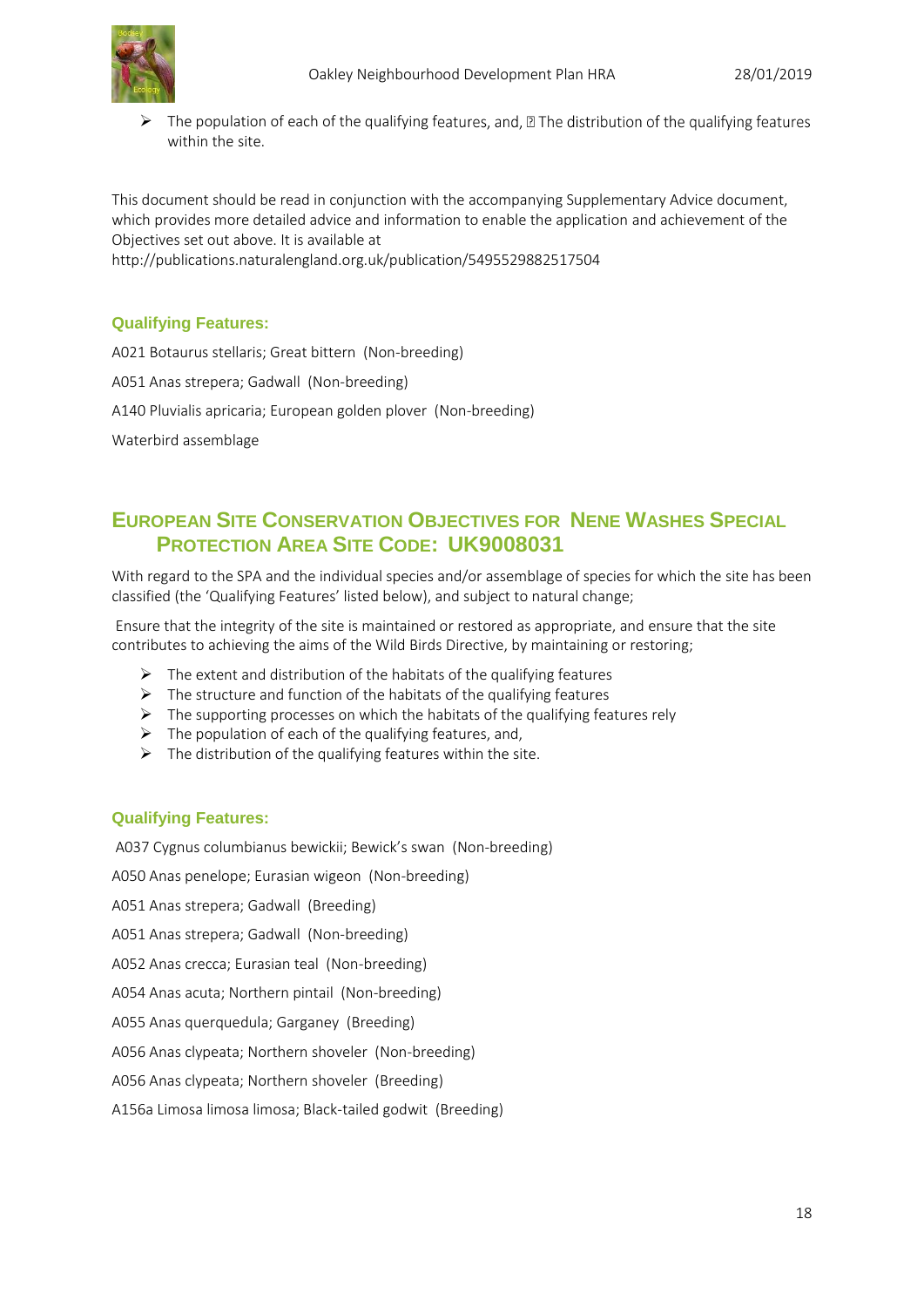

### <span id="page-18-0"></span>**EUROPEAN SITE CONSERVATION OBJECTIVES FOR CHILTERNS BEECHWOODS SPECIAL AREA OF CONSERVATION SITE CODE: UK0012724**

With regard to the SAC and the natural habitats and/or species for which the site has been designated (the 'Qualifying Features' listed below), and subject to natural change

Ensure that the integrity of the site is maintained or restored as appropriate, and ensure that the site contributes to achieving the Favourable Conservation Status of its Qualifying Features, by maintaining or restoring;

- $\triangleright$  The extent and distribution of qualifying natural habitats and habitats of qualifying species
- $\triangleright$  The structure and function (including typical species) of qualifying natural habitats
- $\triangleright$  The structure and function of the habitats of qualifying species
- $\triangleright$  The supporting processes on which qualifying natural habitats and the habitats of qualifying species rely
- $\triangleright$  The populations of qualifying species, and,
- $\triangleright$  The distribution of qualifying species within the site.

This document should be read in conjunction with the accompanying Supplementary Advice document, which provides more detailed advice and information to enable the application and achievement of the Objectives set out above. This is available at

http://publications.naturalengland.org.uk/publication/4808896162037760

#### **Qualifying Features:**

H6210. Semi-natural dry grasslands and scrubland facies: on calcareous substrates (FestucoBrometalia); Dry grasslands and scrublands on chalk or limestone

H9130. Asperulo-Fagetum beech forests; Beech forests on neutral to rich soils

S1083. Lucanus cervus; Stag beetle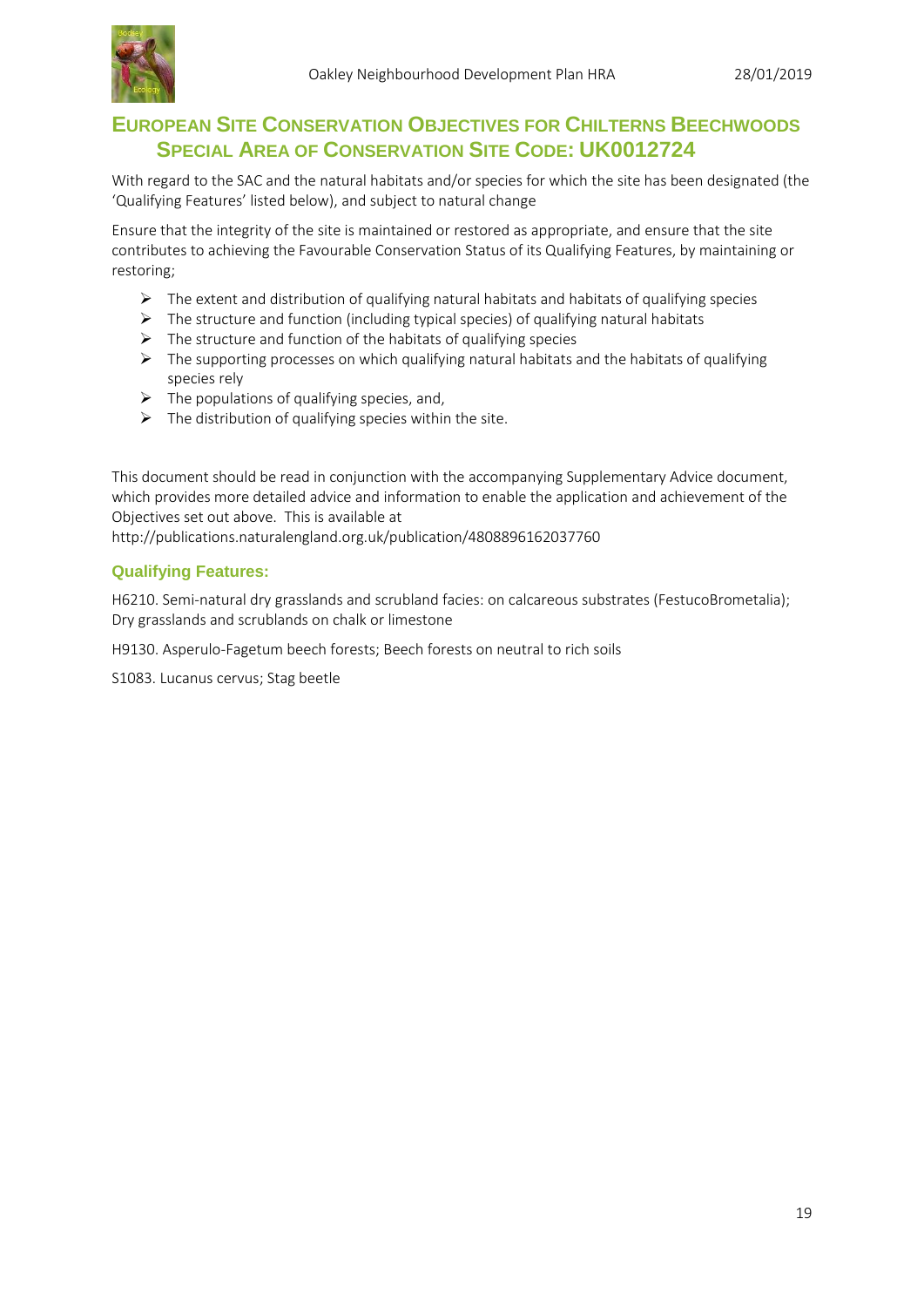

## **APPENDIX 2 – RESULTS OF THE ASSESSMENT OF POLICIES**

Criteria 1 and 2 of the appropriate assessment (AA Stage 2)

<span id="page-19-0"></span>

|                         |                                                    |                                                           |                                    | Could Likely Significant Effects Occur Because of Policy |                                         |                                                                                                                                                                                                  |
|-------------------------|----------------------------------------------------|-----------------------------------------------------------|------------------------------------|----------------------------------------------------------|-----------------------------------------|--------------------------------------------------------------------------------------------------------------------------------------------------------------------------------------------------|
| Policy<br><b>Number</b> | <b>Policy Title</b>                                | Human<br>induced<br>changes in<br>hydraulic<br>conditions | Invasive non-<br>native<br>species | Pollution to<br>groundwater                              | <b>Reduction in</b><br>water<br>quality | Reason                                                                                                                                                                                           |
|                         | What is the Neighbourhood Plan                     | No                                                        | No                                 | No                                                       | No                                      | Explanatory text only                                                                                                                                                                            |
|                         | Neighbourhood Plan Meeting the Basic<br>Conditions | No                                                        | No                                 | No                                                       | No                                      | submitted draft Bedford Borough Plan to 2035 which<br>needs rectifying.                                                                                                                          |
|                         | About Oakley                                       | No                                                        | No                                 | No                                                       | No                                      | Explanatory text only                                                                                                                                                                            |
|                         | Aims of the Plan                                   | No                                                        | No                                 | No                                                       | No                                      | Explanatory text only                                                                                                                                                                            |
|                         | Community Consultation and<br>Engagement           | No                                                        | No                                 | No                                                       | No                                      | Explanatory text only                                                                                                                                                                            |
|                         | Sustainable Development for Oakley                 | Possibly                                                  | Possibly                           | Possibly                                                 | Possibly                                | There is a threat from propagules and seeds of invasive<br>non-native plant species to the European site at<br>Portholme (SAC) that could escape if there is inappropriate<br>landscape planting |
|                         | Vision and Objectives                              | No                                                        | No                                 | No                                                       | No                                      | It would, be good to see mention of wildlife in the<br>objectives but the reference to the sustainable<br>development section will suffice                                                       |
|                         | Plan Monitoring and Review                         | Positive                                                  | Positive                           | Positive                                                 | Positive                                | The review should monitor the policies and also the<br>policies of Anglian Water to ensure they will protect the<br>River Great Ouse.                                                            |
|                         | <b>Overall Growth Strategy</b>                     | Possibly                                                  | Possibly                           | Possibly                                                 | Possibly                                | Although small the number of extra dwellings could in<br>combination with other plans lead to a loss of site<br>integrity at Portholme (SAC) and The Ouse Washes<br>(SAC/SPA/Ramsar)             |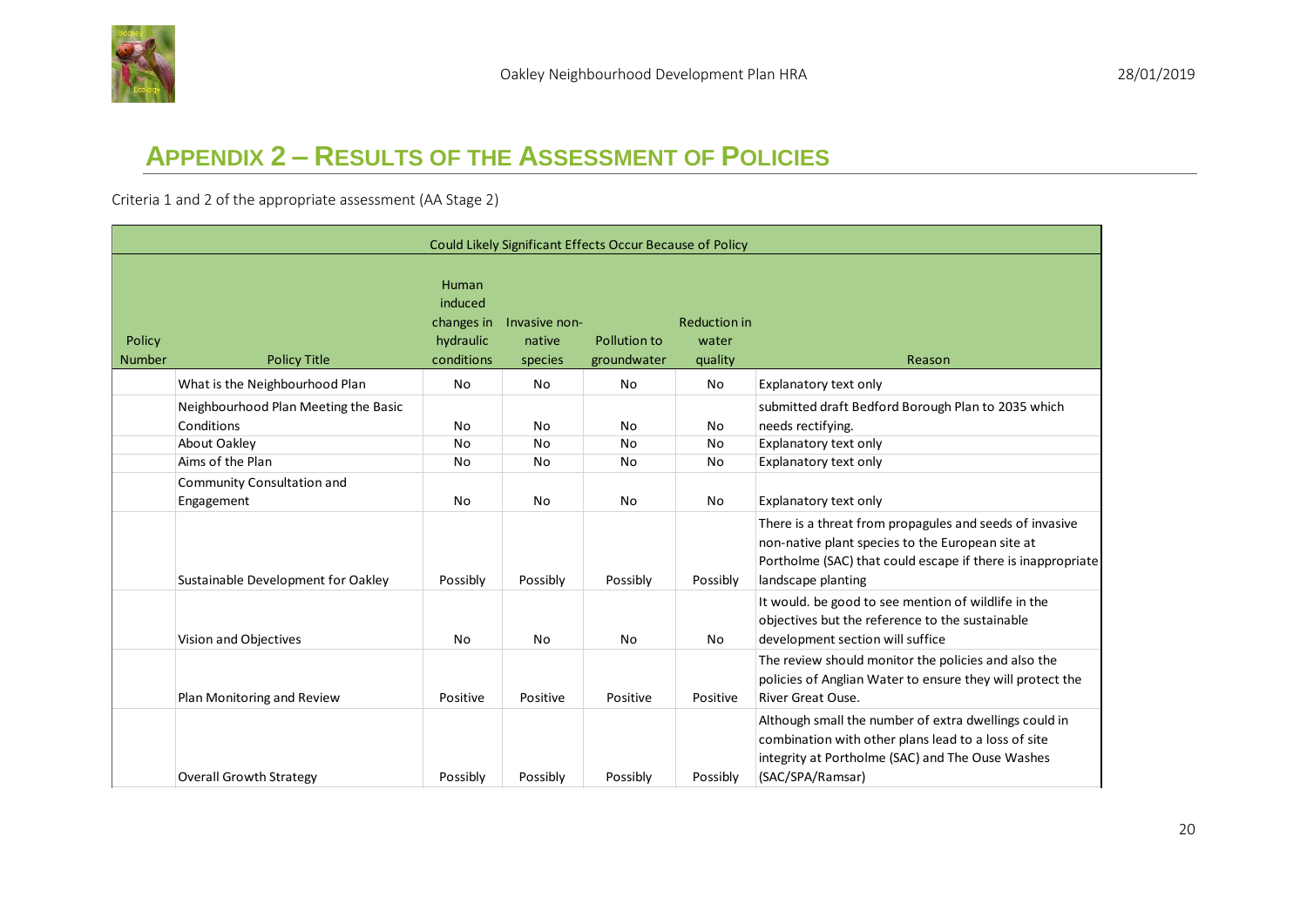

### Criteria 1 and 2 of the appropriate assessment (AA Stage 2) - continued

| Policy<br><b>Number</b> | <b>Policy Title</b>                    | induced<br>changes in<br>hydraulic<br>conditions | Invasive non-<br>native<br>species | Pollution to<br>groundwater | <b>Reduction in</b><br>water<br>quality | Reason                                                                                                                                                                                                                                                                                                                                                                                  |
|-------------------------|----------------------------------------|--------------------------------------------------|------------------------------------|-----------------------------|-----------------------------------------|-----------------------------------------------------------------------------------------------------------------------------------------------------------------------------------------------------------------------------------------------------------------------------------------------------------------------------------------------------------------------------------------|
|                         | <b>Housing Need</b>                    | No                                               | No                                 | No                          | No                                      | Explanatory text that cites NPPF and the aim to increase<br>biodiversity. It is assumed that policies for individual<br>develoments are more relevant for likely significant<br>effects rather than this overarching policy                                                                                                                                                             |
|                         | ONP HG1 Housing Growth in Oakley       | No                                               | No                                 | No                          | <b>No</b>                               | Assuming the sustainability texts contain references to<br>protecting European sites there will be no likely significant<br>policy from this policy                                                                                                                                                                                                                                     |
|                         | ONP HG2 Housing Mix                    | No                                               | No                                 | <b>No</b>                   | No                                      | Not relevant to European sites                                                                                                                                                                                                                                                                                                                                                          |
|                         | <b>Business and Employment</b>         | No                                               | No                                 | No                          | No                                      | Environmental sensitivity of Willow Vale is recognised in<br>the background text.                                                                                                                                                                                                                                                                                                       |
| ONP BE1                 | <b>Business and Employment</b>         | Possibly                                         | Possibly                           | Possibly                    | Possibly                                | Inappropriate expansion could have environmental<br>impacts on water entering the River Great Ouse.<br>Inappropriate landscaping could release invasive non-<br>native species into The River Great Ouse                                                                                                                                                                                |
| ONP BE2                 | <b>Retail and Community Facilities</b> | No                                               | Possibly                           | No                          | No                                      | There is nothing to prevent new facilites planting<br>inappropriately                                                                                                                                                                                                                                                                                                                   |
| ONP BE3                 | <b>Public Houses</b>                   | No.                                              | No                                 | <b>No</b>                   | No                                      | No connection to European sites                                                                                                                                                                                                                                                                                                                                                         |
| ONP BES                 | <b>Broadband Connectivity</b>          | No                                               | No                                 | No                          | No                                      | No connection to European sites                                                                                                                                                                                                                                                                                                                                                         |
|                         | Landscape                              | Possibly                                         | Possibly                           | Possibly                    | Possibly                                | Development could lead to the release of seeds and<br>propagules of invasive non-native species into the River<br>Great Ouse that could impact site integrity of Portholme<br>(SAC) and The Ouse Washes (SAC/SPA/Ramsar). Likewise<br>increased water and pollution could enter the River Great<br>Ouse at times of high precipitation if the water recycling<br>centre is overwhelmed. |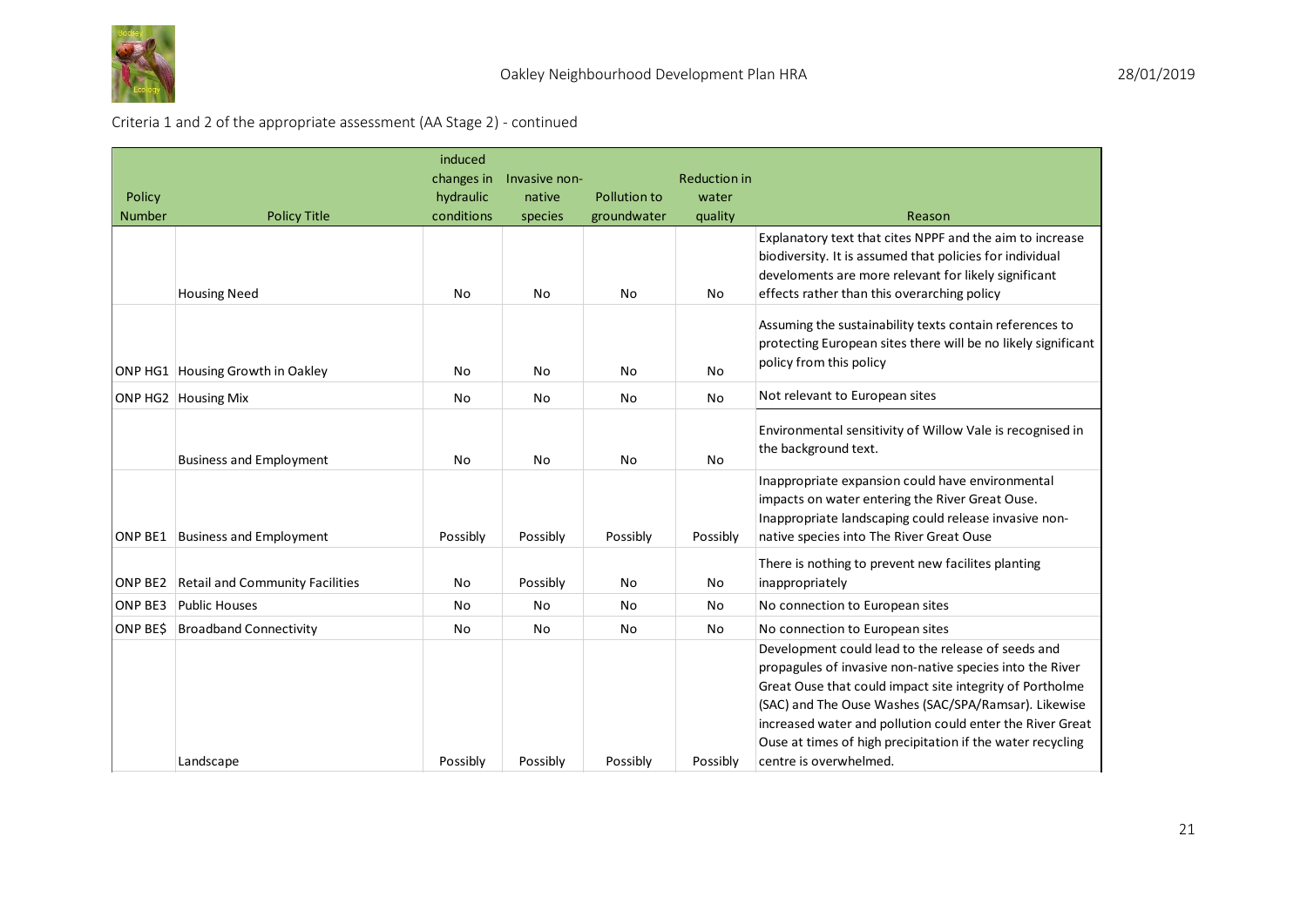

### Criteria 1 and 2 of the appropriate assessment (AA Stage 2) - continued

|                         |                                          | <b>Human</b><br>induced<br>changes in | Invasive non-     |                             | <b>Reduction in</b> |                                                                                                                                                                        |
|-------------------------|------------------------------------------|---------------------------------------|-------------------|-----------------------------|---------------------|------------------------------------------------------------------------------------------------------------------------------------------------------------------------|
| Policy<br><b>Number</b> | <b>Policy Title</b>                      | hydraulic<br>conditions               | native<br>species | Pollution to<br>groundwater | water<br>quality    | Reason                                                                                                                                                                 |
| ONP LE1                 | Sensitive Landscapes                     | Possibly                              | Possibly          | Possibly                    | Possibly            | See Above                                                                                                                                                              |
| ONP LE2                 | Local Green Space                        | No                                    | No                | No                          | No                  | Not relevant to the European sites                                                                                                                                     |
| ONP LE3                 | Coalescence With Neighbouring Villages   | No                                    | No                | No                          | No                  | Not relevant to European sites                                                                                                                                         |
|                         | Design and Heritage                      | No                                    | Possibly          | No                          | No                  | Inappropriate planting could lead to the release of<br>propagules of invasive non-native plant species into The<br><b>River Great Ouse</b>                             |
| ONP DH1 Design          |                                          | No.                                   | Possibly          | No                          | No                  | No mention of invasive non-native species                                                                                                                              |
|                         | <b>ONP DH2 Local Character</b>           | No                                    | No                | No                          | No                  | Not relevant to European sites                                                                                                                                         |
|                         | ONP DH3 Local heritage                   | No                                    | No                | No                          | No                  | Not relevant to European sites                                                                                                                                         |
|                         | Transport                                | No                                    | No                | <b>No</b>                   | <b>No</b>           | In this case transport has no impact on European sites                                                                                                                 |
| ONP TR1                 | <b>Balanced transport Provision</b>      | No                                    | No                | No                          | No                  | In this case transport has no impact on European sites                                                                                                                 |
|                         | Neighbourhood Plan Designations          | No                                    | No                | No                          | No                  | This is descriptive text                                                                                                                                               |
|                         | Designations                             | No                                    | <b>No</b>         | No                          | No                  | The local green spaces will not impact the European sites<br>as they are too far away                                                                                  |
|                         | Proposed Development Sites               | No                                    | No                | <b>No</b>                   | No                  | This is descriptive text                                                                                                                                               |
| Site 170                |                                          |                                       |                   |                             |                     | Does not mention environmental impact or water issues -<br>even if there are none it should say so. However site will<br>have HRA or be linked to this HRA - see below |
| and 571                 | <b>Station Road</b>                      | No                                    | No                | No                          | No                  |                                                                                                                                                                        |
| Site 171                | Rear of High Street                      | No                                    | No                | No                          | No                  | Acknowledges that there ecological issues but site will<br>have HRA or be linked to this HRA- see below                                                                |
| Site 406                | Town Farm                                | No                                    | No                | No                          | No                  | Acknowledges that there ecological issues but site will<br>have HRA or be linked to this HRA- see below                                                                |
|                         | Development sites - Final Assessmnet and |                                       |                   |                             |                     | Although the developments could lead to a loss of site                                                                                                                 |
|                         | Outcome                                  | Possibly                              | Possibly          | Possibly                    | Possibly            | integrity of Portholme SAC                                                                                                                                             |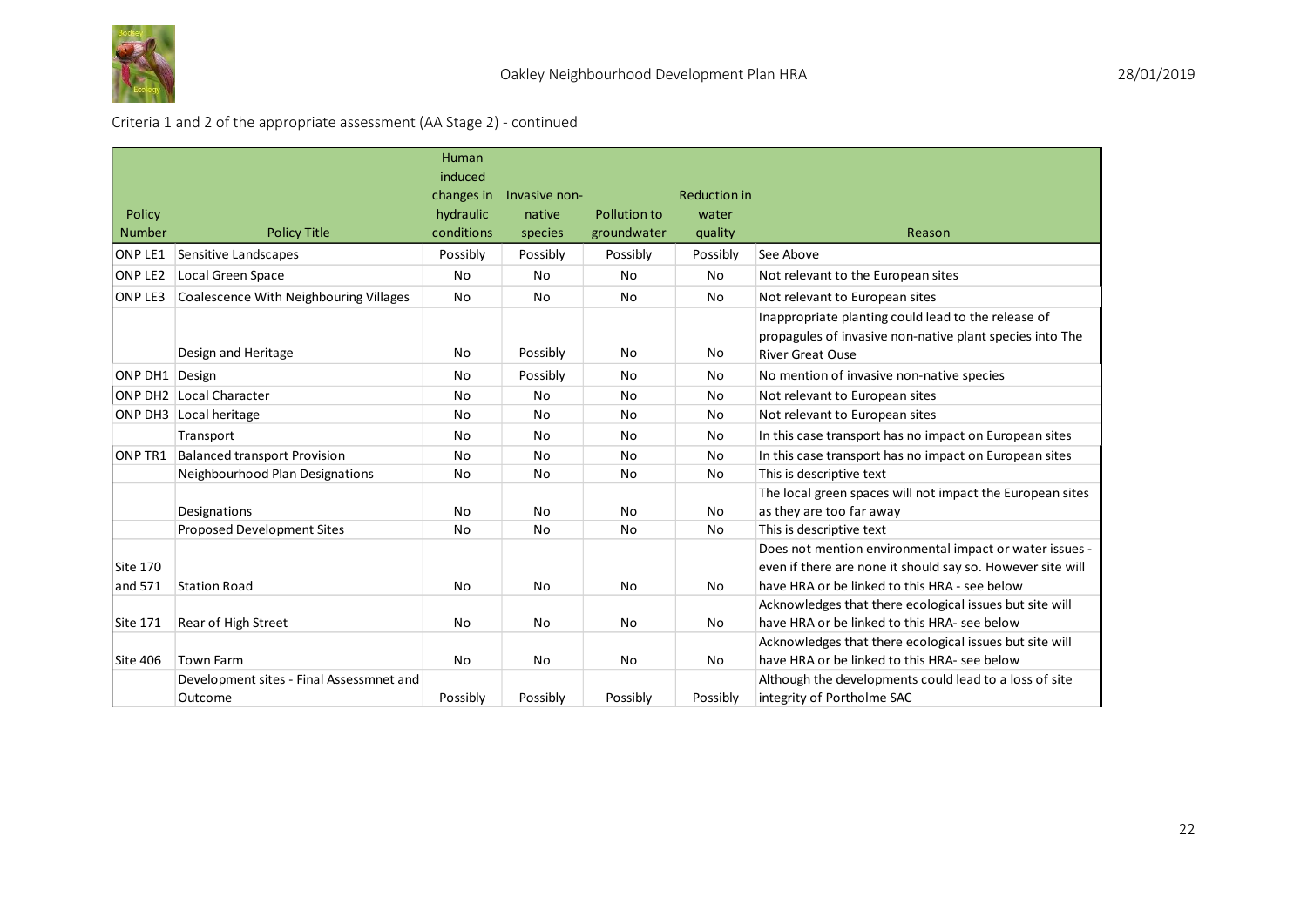

### Criteria 1 and 2 of the appropriate assessment (AA Stage 2) - continued

|               |                                  | <b>Human</b>   |               |              |              |                                                          |
|---------------|----------------------------------|----------------|---------------|--------------|--------------|----------------------------------------------------------|
|               |                                  | induced        |               |              |              |                                                          |
|               |                                  | changes in     | Invasive non- |              | Reduction in |                                                          |
| Policy        |                                  | hydraulic      | native        | Pollution to | water        |                                                          |
| <b>Number</b> | Policy Title                     | conditions     | species       | groundwater  | quality      | Reason                                                   |
|               | Settlement Policy Area           | N <sub>o</sub> | No            | <b>No</b>    | No           | Not related to European sites                            |
|               | Annex 1 Non-Neighbourhood Plan   |                |               |              |              |                                                          |
|               | <b>Matters</b>                   | No             | No            | <b>No</b>    | No           | Not relevant to European sites                           |
|               | Annex 2 Map of Village Assets    | No             | No            | <b>No</b>    | No           | Not relevant to European sites                           |
|               |                                  |                |               |              |              | Does not refer to Bedford Borough Biodiversity Report(s) |
|               | Annex 3 List of Evidence Reports | Possibly       | Possibly      | Possibly     | Possibly     | or the Bedford Borough HRA                               |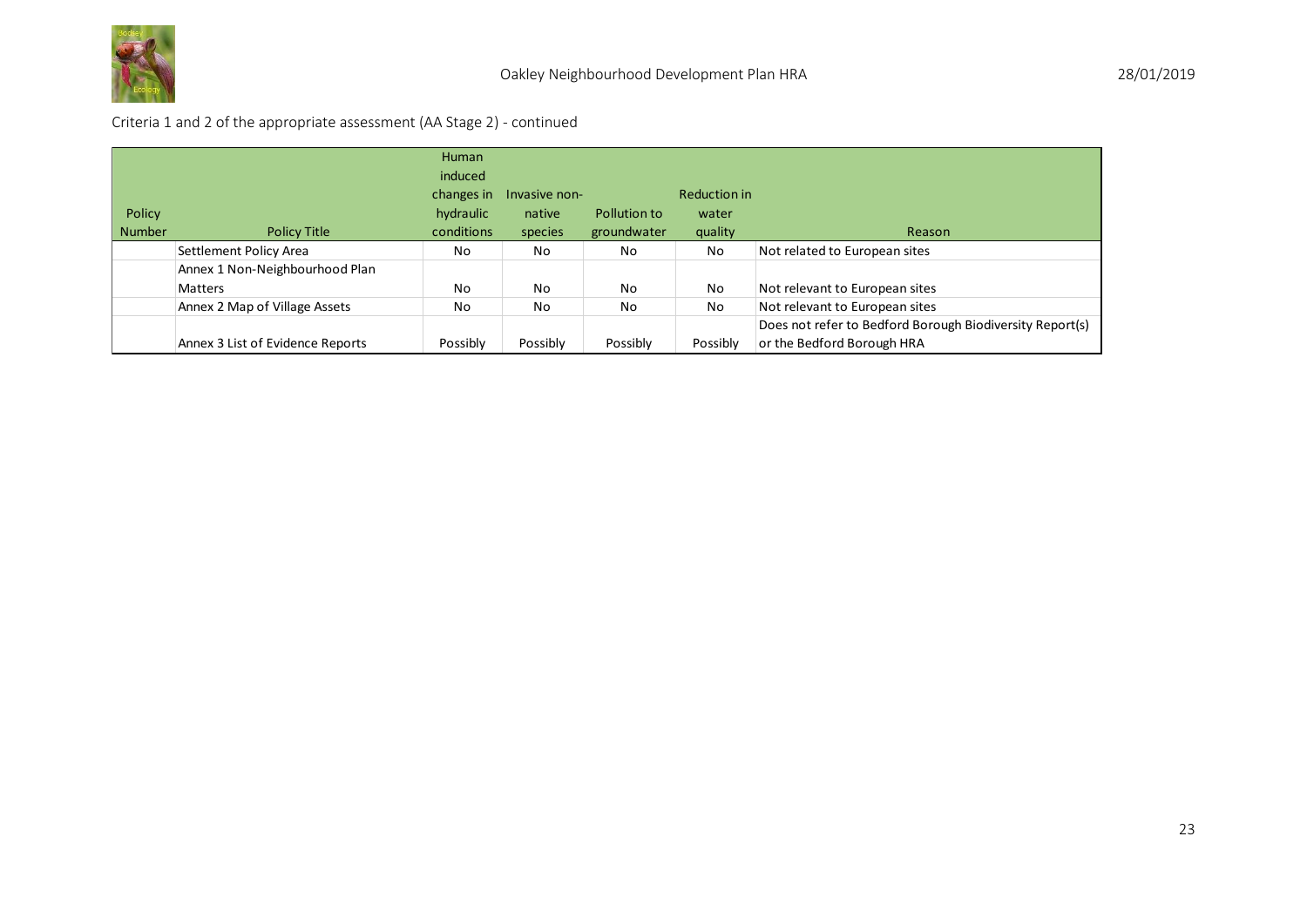

|                         |                                                                   |                                                           |                                    | Criterion 3. Does current wording address Likely Significant Effect |                                         |                                                                                                                                                                                                                                                                                                                            |
|-------------------------|-------------------------------------------------------------------|-----------------------------------------------------------|------------------------------------|---------------------------------------------------------------------|-----------------------------------------|----------------------------------------------------------------------------------------------------------------------------------------------------------------------------------------------------------------------------------------------------------------------------------------------------------------------------|
| Policy<br><b>Number</b> | <b>Policy Title</b>                                               | Human<br>induced<br>changes in<br>hydraulic<br>conditions | Invasive non-<br>native<br>species | Pollution to<br>groundwater                                         | <b>Reduction in</b><br>water<br>quality | Reason                                                                                                                                                                                                                                                                                                                     |
|                         |                                                                   |                                                           |                                    |                                                                     |                                         | No mention is made of the threat from non-native<br>invasive species to biodiversity in the parish or wider<br>countryside (notably European sites). Although the issue of<br>surface water drainage is raised on page 11 there is no<br>indication that there is a threat to European sites                               |
|                         | Sustainable Development for Oakley                                | No                                                        | <b>No</b>                          | No.                                                                 | <b>No</b>                               | downstream of Oakley on The River Great Ouse<br>There is no reference to the HRA for the Bedford Borough<br>Local Plan to 2030 in the evidence sources and also the<br>biodiversity section of the Sustainability Assessment for                                                                                           |
|                         | <b>Overall Growth Strategy</b><br>ONP BE1 Business and Employment | No<br>No                                                  | <b>No</b><br><b>No</b>             | <b>No</b><br>No                                                     | No<br>No                                | Bedford Borough<br>This policy states that there should be no harm to the local<br>landscape and rural character. It does not mention<br>biodiversity, habitats or wildlife in any way                                                                                                                                     |
|                         | ONP BE2 Retail and Community Facilities                           |                                                           | No                                 |                                                                     |                                         | There is nothing to prevent new facilites planting<br>inappropriately                                                                                                                                                                                                                                                      |
|                         | Landscape                                                         | No                                                        | No                                 | No                                                                  | No                                      | The text quotes the NPPF which is good. However, the<br>section of the text that refers to protection of wildlife in<br>The River Great Ouse does not mention the European sites<br>of Portholme (SAC) or The Ouse Washes<br>(SAC/SPA/Ramsar). The text discusses the landscape but<br>not biodiversity feaures within it. |
|                         | <b>ONP LE1</b> Sensitive Landscapes                               | No                                                        | No                                 | No                                                                  | No                                      | This policy does not mention biodiversity, wildlife or<br>habitats locally nor does it mention them at the wider<br>scale ie does notmention the European sites                                                                                                                                                            |
|                         | Design and Heritage                                               |                                                           | No                                 |                                                                     |                                         | Landscaping does not mention avoiding planting with<br>invasive non-native species.                                                                                                                                                                                                                                        |
| ONP DH1 Design          |                                                                   |                                                           | No                                 |                                                                     |                                         | No mention of invasive non-native species                                                                                                                                                                                                                                                                                  |
|                         | Development sites - Final Assessmnet and<br>Outcome               | Yes                                                       | Yes                                | Yes                                                                 | Yes                                     | Each site will have its own HRA or be linked to this HRA.                                                                                                                                                                                                                                                                  |
|                         | Annex 3 List of Evidence Reports                                  | No                                                        | No                                 | N <sub>o</sub>                                                      | No                                      | Does not refer to Bedford Borough Biodiversity Report(s)<br>or the Bedford Borough HRA                                                                                                                                                                                                                                     |